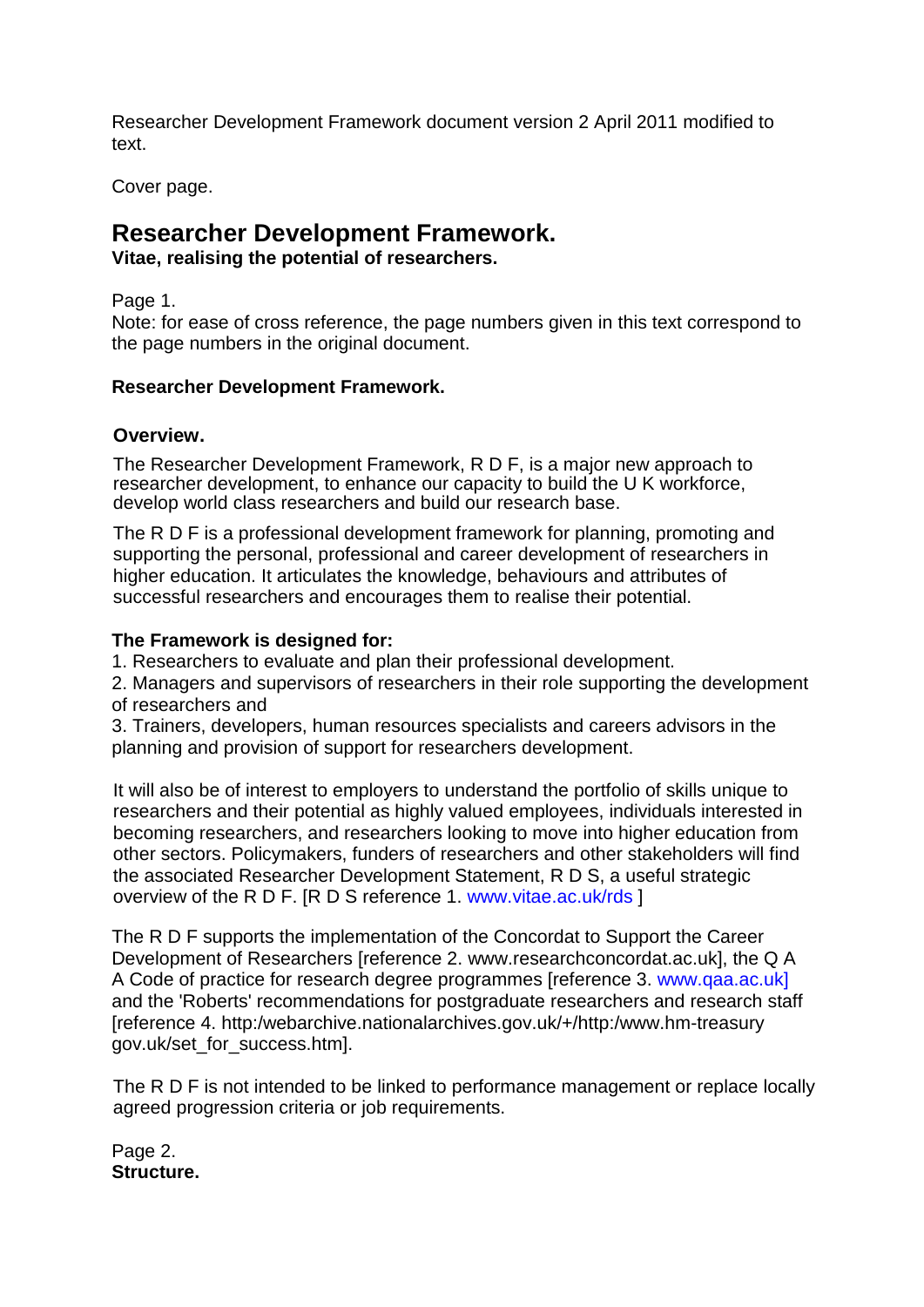The R D F has been created from empirical data, collected through interviewing researchers, to identify the characteristics of excellent researchers expressed in the R D F as descriptors. The descriptors are structured in four domains and twelve sub domains, encompassing the knowledge, intellectual abilities, techniques and professional standards to do research, as well as the personal qualities, knowledge and skills to work with others and ensure the wider impact of research. Each of the sixty three descriptors contains between three to five phases, representing distinct stages of development or levels of performance within that descriptor.

The R D F has been incorporated into a downloadable Professional Development Planner to enable researchers to identify the areas in the framework they want to develop further and to create an action plan.

Note: The original document has a wheel shaped image of the Professional Development Planner which shows the four domains, Domains A, B, C and D, and twelve sub domains. The sub domains then display sixty three descriptors. The contents of the wheel are as follows:

# **Domain A: Knowledge and intellectual abilities.**

**The knowledge, intellectual abilities and techniques to do research. There are 3 sub domains:**

- **A1. Knowledge base.**
- **A2. Cognitive abilities and**
- **A3. Creativity.**

### **A1. Knowledge base, has 7 descriptors:**

- 1. Subject knowledge.
- 2. Research methods: theoretical knowledge.
- 3. Research methods: practical application.
- 4. Information seeking.
- 5. Information literacy and management.
- 6. Languages.
- 7. Academic literacy and numeracy.

### **A2. Cognitive abilities. 5 descriptors:**

- 1. Analysing.
- 2. Synthesising.
- 3. Critical thinking.
- 4. Evaluating.
- 5. Problem solving.

# **A3. Creativity. 5 descriptors:**

- 1. Inquiring mind.
- 2. Intellectual insight.
- 3. Innovation.
- 4. Argument construction.
- 5. Intellectual risk.

# **Domain B. Personal effectiveness.**

**The personal qualities and approach to be an effective researcher.**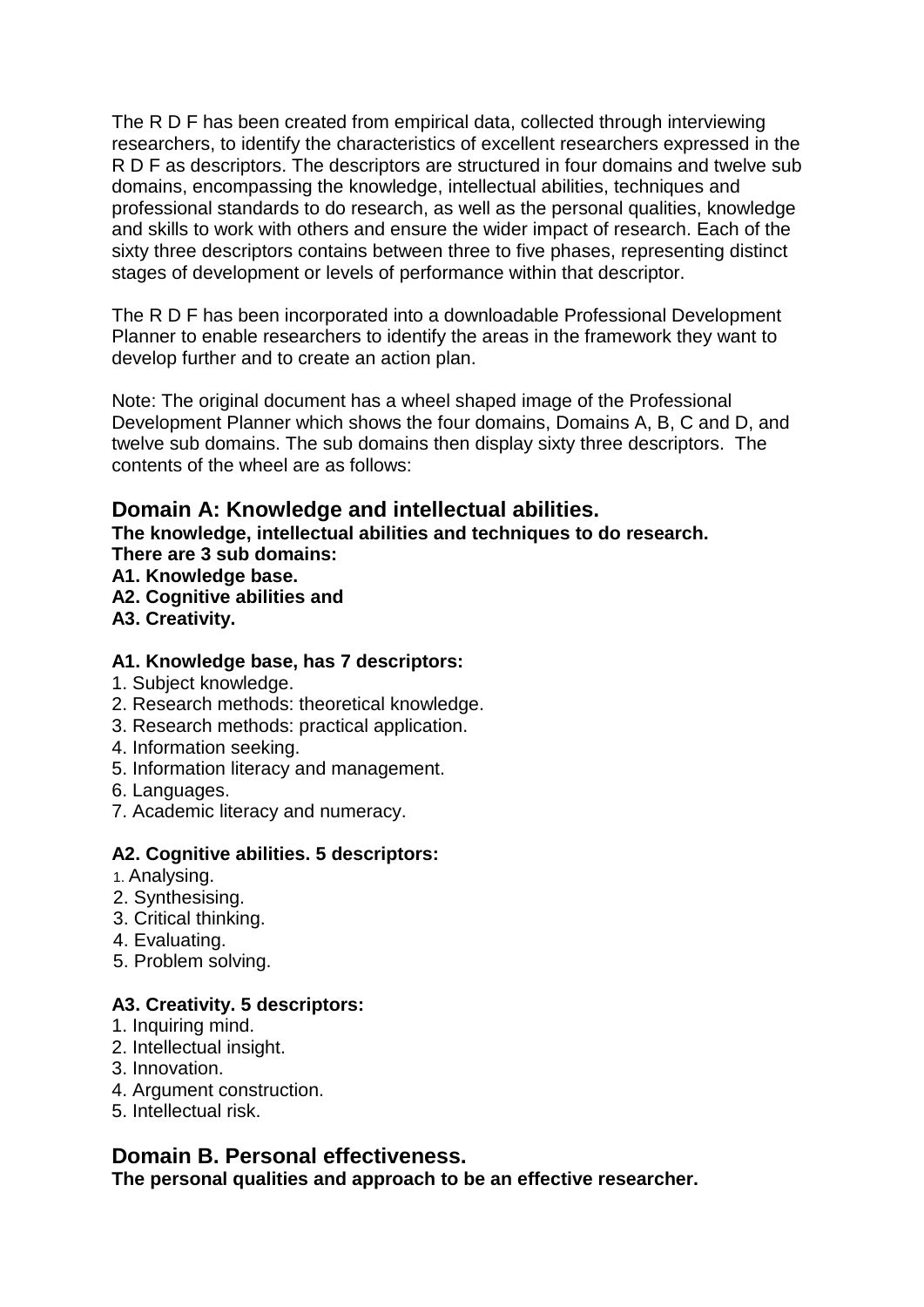**3 sub domains:**

- **B1. Personal qualities.**
- **B2. Self-management and**

### **B3. Professional and career development.**

### **B1. Personal qualities. 6 descriptors:**

- 1. Enthusiasm.
- 2. Perseverance.
- 3. Integrity.
- 4. Self-confidence.
- 5. Self-reflection.
- 6. Responsibility.

# **B2. Self-management. 5 descriptors:**

- 1. Preparation and prioritisation.
- 2. Commitment to research.
- 3. Time management.
- 4. Responsiveness to change.
- 5. Work life balance.

# **B3. Professional and career development. 5 descriptors:**

- 1. Career management.
- 2. Continuing professional development.
- 3. Responsiveness to opportunities.
- 4. Networking.
- 5. Reputation and esteem.

# **Domain C. Research governance and organisation.**

### **The knowledge of the standards, requirements and professionalism to do research.**

- **3 sub domains:**
- **C1. Professional conduct.**
- **C2. Research management.**
- **C3. Finance, funding and resources.**

### **C1. Professional conduct. 7 descriptors:**

- 1. Health and safety.
- 2. Ethics, principles and sustainability.
- 3. Legal requirements.
- 4. I P R and copyright.
- 5. Respect and confidentiality.
- 6. Attribution and co-authorship.
- 7. Appropriate practice.

# **C2. Research management. 3 descriptors:**

- 1. Research strategy.
- 2. Project planning and delivery.
- 3. Risk management.

# **C3. Finance, funding and resources. 3 descriptors:**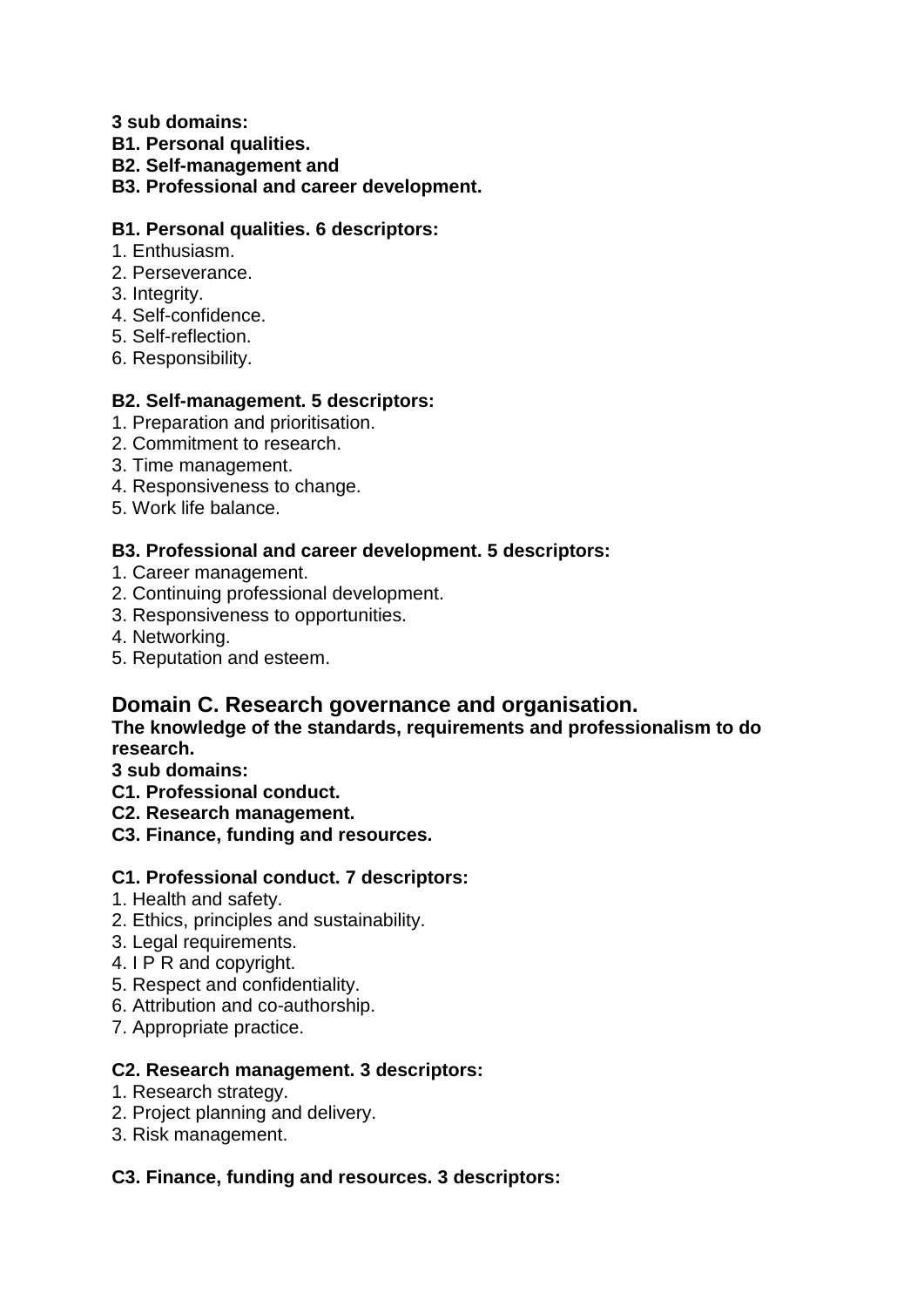- 1. Income and funding generation.
- 2. Financial management.
- 3. Infrastructure and resources.

# **Domain D. Engagement, influence and impact.**

#### **The knowledge and skills to work with others and ensure the wider impact of research.**

**3 sub domains:**

- **D1. Working with others.**
- **D2. Communication and dissemination and**
- **D3. Engagement and impact.**

#### **D1. Working with others. 8 descriptors:**

- 1. Collegiality.
- 2. Team working.
- 3. People management.
- 4. Supervision.
- 5. Mentoring.
- 6. Influence and leadership.
- 7. Collaboration.
- 8. Equality and diversity.

### **D2. Communication and dissemination. 3 descriptors:**

- 1. Communication methods.
- 2. Communication media.
- 3. Publication.

### **D3. Engagement and impact. 6 descriptors:**

- 1. Teaching.
- 2. Public engagement.
- 3. Enterprise.
- 4. Policy.
- 5. Society and culture.
- 6. Global citizenship.

End of description of wheel shaped image.

Page 3.

From page 3 onwards the four domains, twelve sub domains and the sixty three descriptors are repeated. The descriptors then have three to five phases, representing distinct stages of development or levels of performance within each descriptor.

Note: Some of the descriptors have one of two reference hyperlinks. These will be referred to as Reference link 1 and Reference Link 2. The two linked references are:

Reference link 1: Joint Statement of the U K Research Councils Training Requirements for Research Students, 2001, U K GRAD Programme and the Research Councils [www.vitae.ac.uk/jss](http://www.vitae.ac.uk/jss)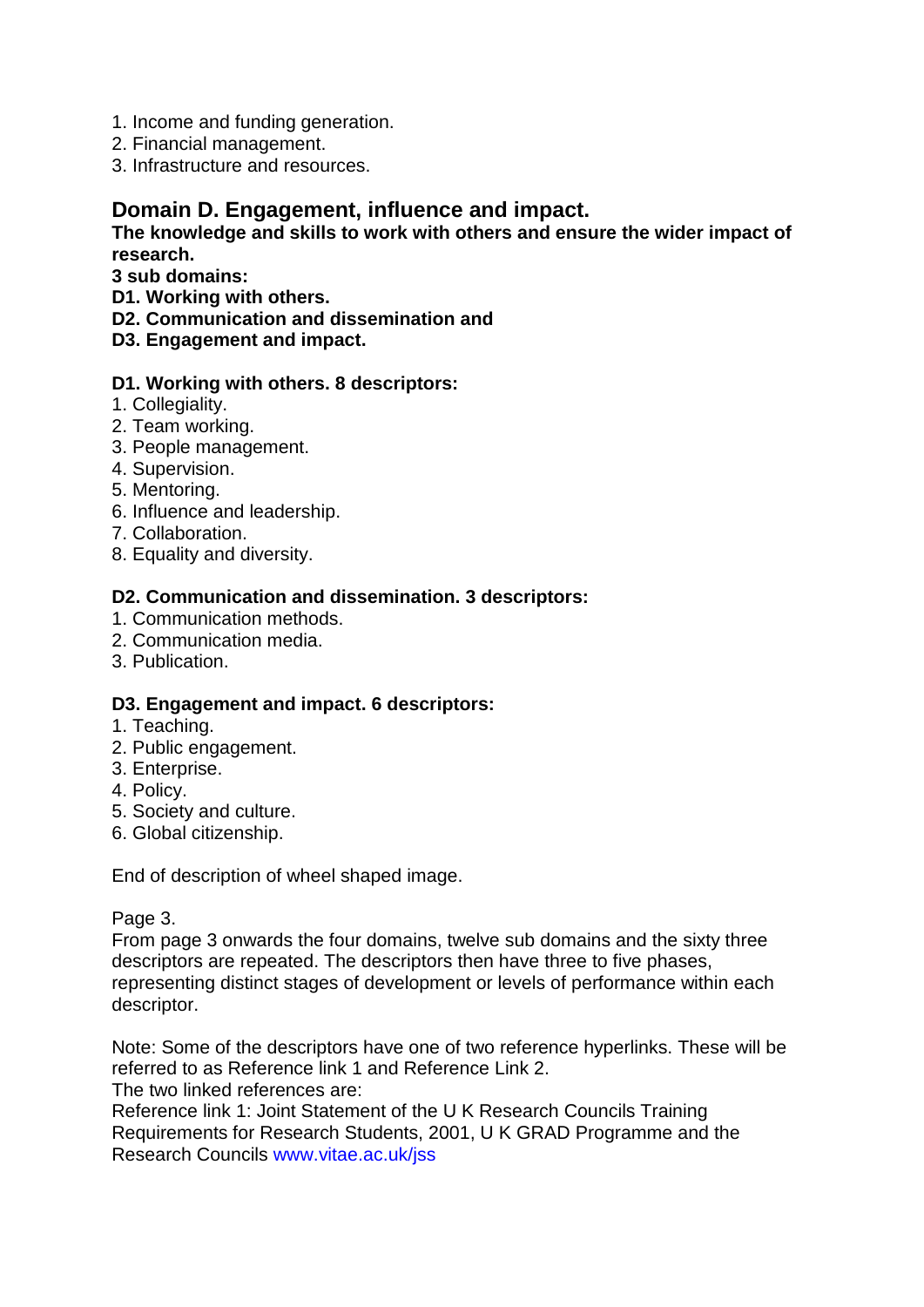Reference link 2: Original source Irish Universities' P h D Graduates' Skills. I U A, 2008 [http://www.iua.ie/publications/2008/Graduate\\_skills\\_Statement.pdf](http://www.iua.ie/publications/2008/Graduate_skills_Statement.pdf) .

# **Domain A: Knowledge and intellectual abilities.**

**This domain contains the knowledge and intellectual abilities needed to be able to carry out excellent research.** 

### **Sub domains and descriptors.**

Each sub domain has up to 5 descriptor phases.

Phase 1, Phase 2, Phase 3, Phase 4, Phase 5. The phases represent distinct stages of development or levels of performance within that descriptor.

### **Sub Domain A1. Knowledge base.**

### **Descriptor 1. Subject knowledge.**

Phase 1. Four stages:

1. Has, at least, core knowledge and basic understanding of key concepts, issues and history of thought.

2. Knows of recent advances within own research area and in related areas. A3, in reference link 1.

3. Is working towards making an original contribution to knowledge.

4. Is developing a broader awareness of international and non academic aspects of knowledge creation.

Phase 2 and Phase 3. Three stages:

1. Develops detailed and thorough knowledge/understanding of own and related subject areas, and becomes familiar with associated areas in other disciplines/research areas.

2. Demonstrates link between own research and real world affairs.

3. Situates knowledge in international context.

Phase 4 and Phase 5. Three stages:

1. Stimulates new knowledge; may make outstanding breakthroughs. Considers multiple perspectives.

2. Has deep and holistic understanding of strategic direction and intellectual developments of discipline/research area and its inter relatedness with other disciplines/research areas. Uses this knowledge to enrich own discipline/research area.

3. Contributes to the integrity and future vibrancy of the discipline/research area. Exercises international influence.

### **Descriptor 2. Research methods - theoretical knowledge.**

Phase 1. Two stages:

1. Understands relevant research methodologies and techniques and their appropriate application within own research area. A4 in reference link 1. 2. Justifies the principles and experimental techniques used in own research. B6 in link 1.

Phase 2. One stage: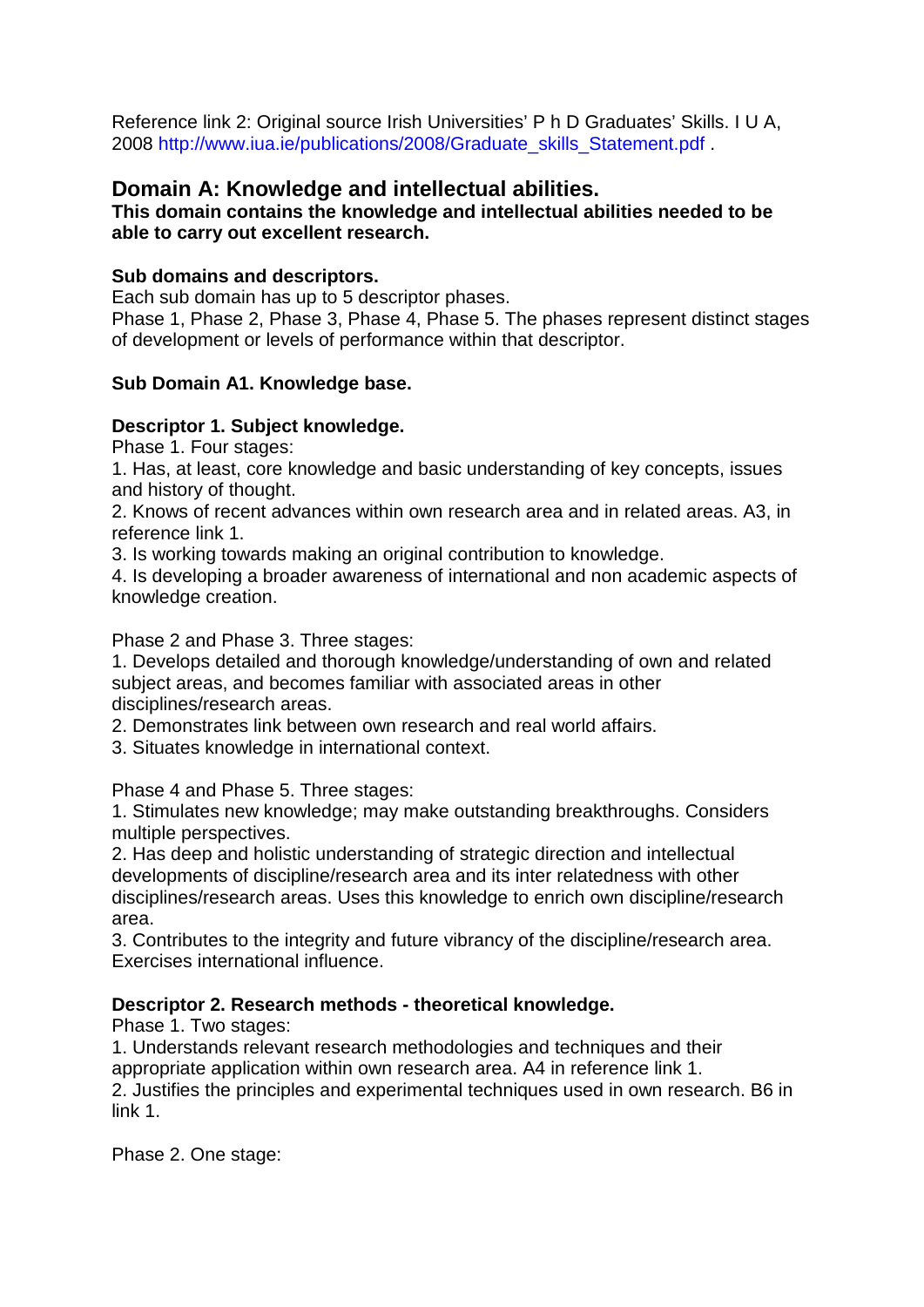Appreciates the value of a range of standards and methods/techniques for information/data collection and analysis; assesses and demonstrates usefulness and validity of information/data in the context of a specific problem/question.

Phase 3. One stage:

Combines and justifies methods/techniques designed specifically for an investigation in a flexible and vigorous manner.

### Phase 4 and Phase 5. One stage:

Recognises the value of alternative research paradigms and is able to work in, and support others working in, an inter disciplinary way.

### **Descriptor 3. Research methods - practical application.**

Phase 1. Two stages:

1. Uses a range of research methods linked to study area; documents own activity. 2. Shows growing competence in own subject area and is developing awareness of alternative methods and analysis techniques.

Phase 2. Two stages:

1. Develops research approach and applies a range of appropriate methods and techniques with confidence.

2. Documents and evaluates research processes, using statistics where appropriate.

#### Phase 3. One stage:

Educates and guides others in the appropriate selection and use of research design, information/data collection, information/data management, analysis and methods/techniques.

Phase 4 and Phase 5. Two stages:

1. Creates new models and hypotheses, research designs, data collection and analysis techniques.

2. Sets expectations for application of methods locally, nationally and internationally.

#### Page 4.

### **A1. Knowledge base. Continued.**

### **Descriptor 4. Information seeking.**

Phase 1. Five stages:

1. Acquires and develops search and discovery skills and techniques.

2. Identifies and accesses appropriate bibliographical resources, archives and other sources of relevant information, C3 in reference link 1, including web based resources, primary sources and repositories.

3. Makes best use of a range of current tools and techniques.

4. Assesses the reliability, reputation, currency, authority and relevance of sources.

5. Seeks feedback from relevant groups to access other insights.

Phase 2. Two stages:

1. Conducts advanced searches using a range of information software, resources and techniques; recognises their advantages and limitations.

2. Recognises the importance of bibliometrics and citations.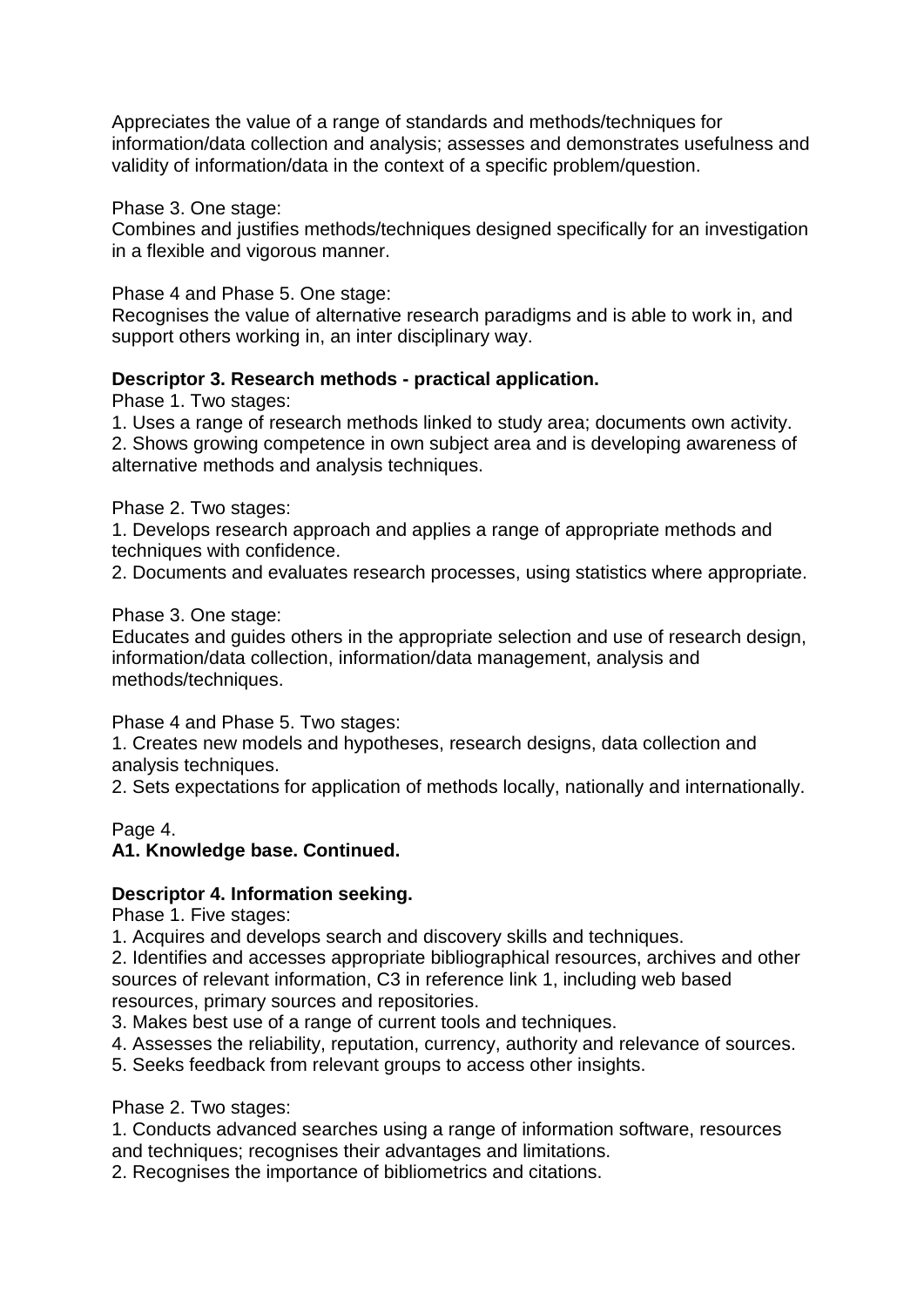Phase 3, Phase 4 and Phase 5. Four stages:

1. Shows highly developed awareness of appropriate sources for research.

2. Uses a range of specialist print and online resources, as appropriate.

3. Manages bibliometrics and citations to best advantage and with a high level of proficiency.

4. Educates others in information/data seeking, accessing, evaluating and verifying techniques.

#### **Descriptor 5. Information literacy and management.**

Phase 1. Three stages:

1. Designs and executes systems for the acquisition and collation of information using information technology appropriately e.g. word processing, spreadsheets, simulation systems, databases. C2 and C4 in reference link 1.

2. Develops awareness of information/data security and longevity issues.

3. Knows where to obtain expert advice, i.e. information/data managers, archivists and librarians.

#### Phase 2. Three stages:

1. Develops awareness of the creation, organisation, validation, sharing, storing and curation of information/data and the associated risks.

2. Understands legal, ethical and security requirements involved in information/data management, especially over time.

3. Has knowledge of purpose of metadata.

Phase 3. One stage:

Advises and educates peers, less experienced researchers, students and staff in discipline/research area specific information/data management techniques, data security, legal and ethical requirements.

Phase 4 and Phase 5. Two stages:

1. Develops new techniques for information management.

2. Keeps abreast of and anticipates trends in the design and use of information/data collection, analysis and preservation.

### **Descriptor 6. Languages**.

Phase 1. One stage:

Has excellent knowledge of language or languages appropriate for research, including technical language.

Phase 2. One stage.

Learns additional language or languages, including technical, appropriate for research and career development.

Phase 3, Phase 4 and Phase 5. One stage: Becomes fluent/expert in additional relevant language or languages.

Page 5.

**A1. Knowledge base. Continued.**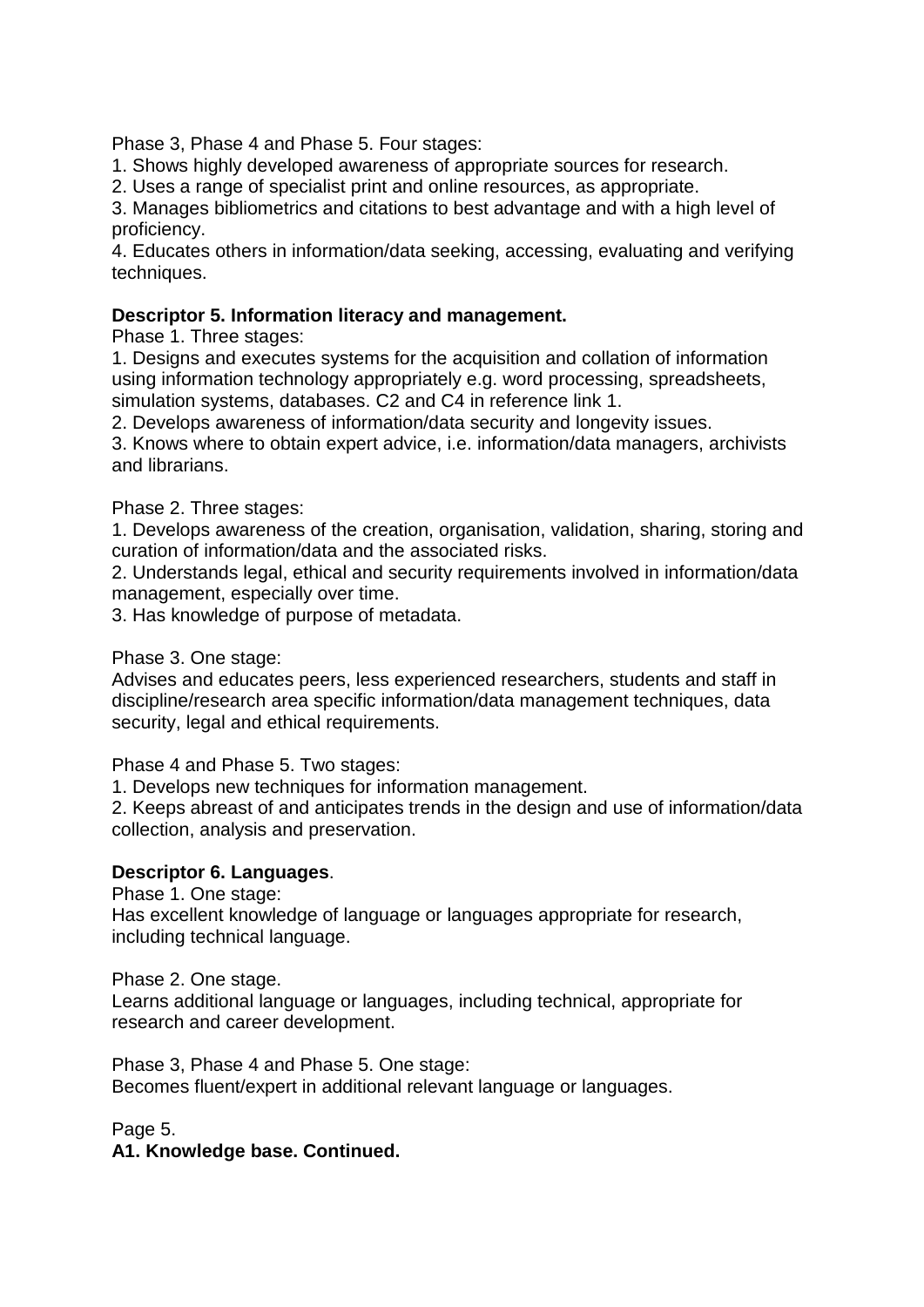# **Descriptor 7. Academic literacy and numeracy.**

Phase 1. Five stages:

1. Ability to understand, interpret, create and communicate appropriately within an academic context.

2. Prepares grammatically and syntactically correct content for presentations.

3. Writes in a style appropriate to purpose, E1 in reference link 1, and context for specialist and non-specialist audiences.

4. Is mathematically competent to undertake research in own discipline/research area; understands and applies any statistics that may be used in the

discipline/research area; analyses data and uses appropriate computer packages.

5. Is I T literate and competent in using information and digital technology.

Phase 2. Four stages:

1. Continues to develop academic literacy abilities within wider contexts; understands the literacy requirements for different communication media.

2. Develops capabilities in I T and digital technology, as appropriate.

3. Presents complex ideas with clarity.

4. Understands analytical or statistical procedures in related disciplines/research areas and continues to develop mathematical ability.

Phase 3, Phase 4 and Phase 5. Three stages:

1. Has high level academic literacy and numeracy across a range of contexts and communication media.

2. Keeps up to date with the use of the latest I T and mathematical tools, techniques and procedures for the discipline/research area.

3. Educates, advises and guides others in academic literacy and numeracy skills, as appropriate.

# **A2 Cognitive abilities.**

### **Descriptor 1. Analysing.**

Phase 1. Two stages:

1. Critically analyses and evaluates own findings and those of others. A5 in reference link 1.

2. Validates datasets of others.

Phase 2 and Phase 3. Two stages:

1. Has well developed analytical abilities with knowledge of a range of methods. Willing to learn new ones.

2. Desktops the analytical understanding of less experienced researchers and staff.

Phase 4 and Phase 5. One stage: Has outstanding analytical abilities.

### **Descriptor 2. Synthesising.**

Phase 1. One stage

Sees connections between own research and previous studies. Benefits from guidance with synthesising information/data and ideas.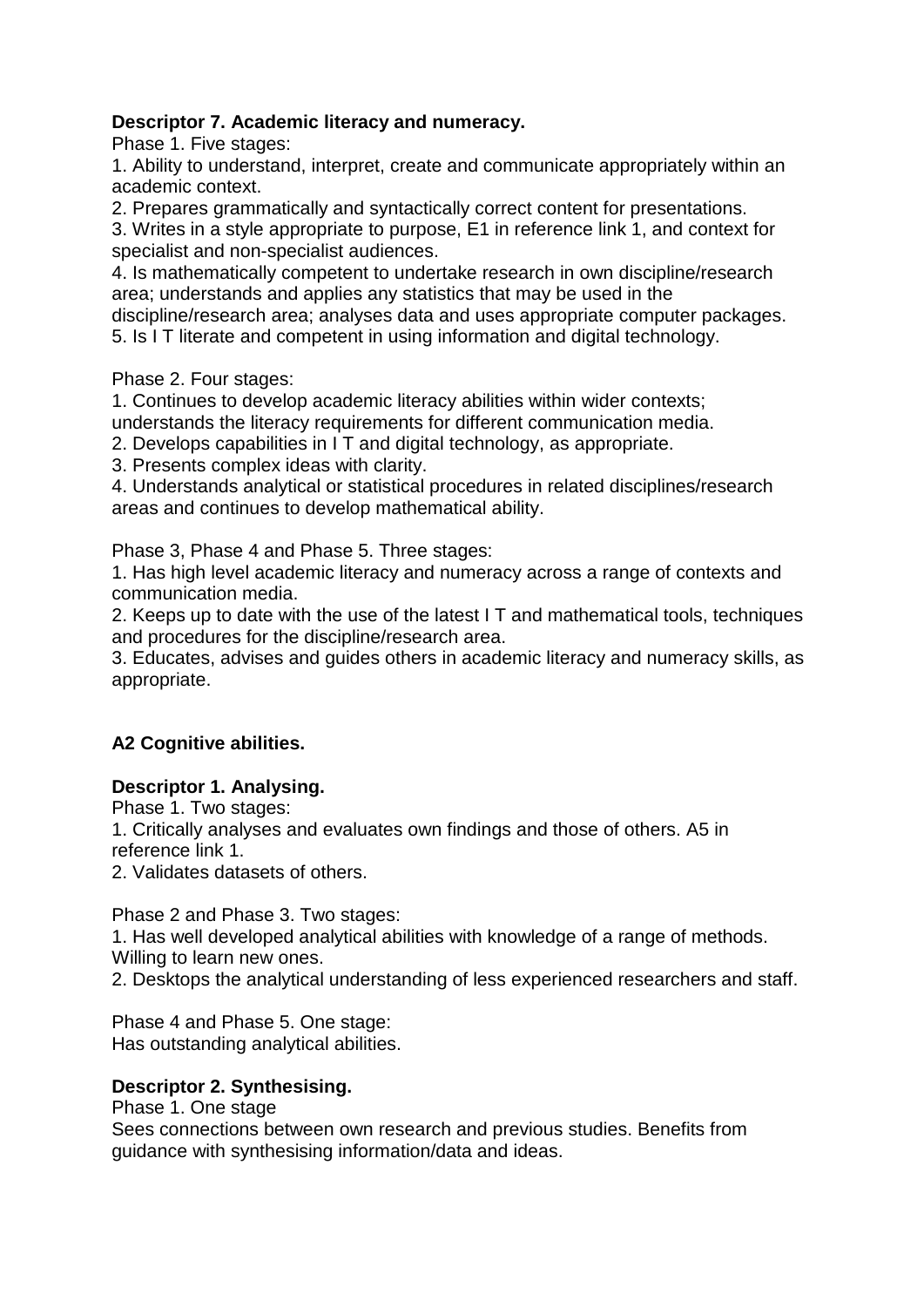Phase 2. Two stages:

1. Critically synthesises new and complex information from diverse sources. Reference link 2.

2. Recognises patterns and connections beyond own discipline/research area.

Phase 3, Phase 4 and Phase 5. One stage:

Makes imaginative leaps of understanding across disciplines/research areas/agendas and beyond academia.

#### Page 6. **A2 Cognitive abilities. Continued.**

### **Descriptor 3. Critical thinking.**

Phase 1. Three stages:

1. Able to understand argument, oral and textual, and articulate own assumptions; developing independent and critical thinking.

2. Has the ability to recognise and validate problems. A1 in reference link 1.

3. Recognises multiple ways of knowing and alternative paradigms.

Phase 2. Three stages:

1. Recognises significant and important arguments and can evaluate the assumptions of others.

2. Is capable of original, independent and critical thinking and has the ability to develop theoretical concepts. A2 in reference link 1.

3. Makes sound and realistic judgements based on evidence.

Phase 3. Two stages:

1. Is proficient and confident in applying critical thinking skills.

2. Stimulates critical thinking in less experienced researchers and peers.

Phase 4 and Phase 5. Two stages:

- 1. Is a creative critical thinker, acknowledged nationally and internationally.
- 2. Stimulates critical thinking at discipline/research area and policy levels.

# **Descriptor 4. Evaluating.**

Phase 1. Four stages:

- 1. Summarises, documents, reports and reflects on progress. A6 in reference link 1.
- 2. Evaluates the impact and outcomes of own research activities.

3. Assesses the quality, integrity and authenticity of primary and secondary research information/data.

4. Accepts and gives constructive criticism.

Phase 2. Three stages:

1. Evaluates progress, impact and outcomes of peer researchers activities.

2. Advises and guides less experienced researchers on the quality, integrity,

authenticity and validity of primary and secondary research information/data.

3. Is able to provide and accept constructive criticism at appropriate times.

Phase 3. Two stages: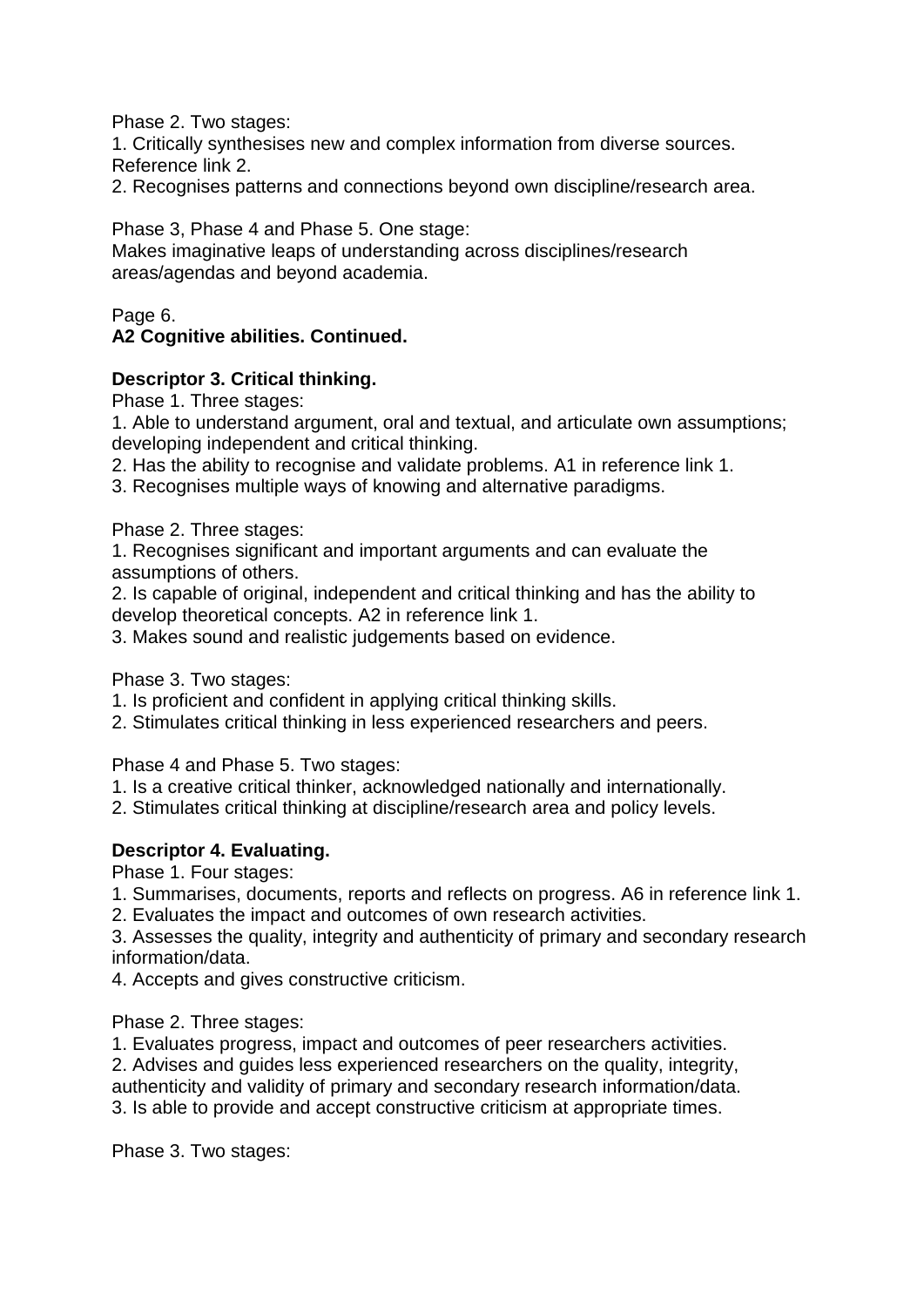1. Monitors and evaluates progress, impact and outcomes of a range of other researchers activities.

2. Effectively manages difficult criticism.

Phase 4 and Phase 5. One stage:

Creates evaluation processes and evaluates progress, impact and outcomes for national/international organisations and or projects.

### **Descriptor 5. Problem solving.**

Phase 1. One stage: Isolates basic themes of own research; formulates basic research questions and hypotheses.

Phase 2. One stage:

Formulates and applies solutions to a range of research problems and effectively analyses and interprets research results. Reference link 2.

Phase 3. Two stages:

1. Identifies new trends, complex questions and broader problems; designs substantial projects.

2. Challenges particular hypotheses and refines them in the light of results.

Phase 4 and Phase 5. Two stages:

1. Leads a research agenda by making major contributions to understanding.

2. Asks the pertinent questions and designs projects that challenge traditional thinking in general and progress research themes.

### **Sub domain A3. Creativity.**

### **Descriptor 1. Inquiring mind.**

Phase 1. Three stages:

1. Demonstrates a willingness and ability to learn and acquire knowledge. D1 in reference link 1.

2. Demonstrates flexibility and open mindedness. D3 in reference link 1.

3. Develops a style of questioning and questioning technique.

Phase 2. One stage:

Identifies and asks useful, challenging questions; always curious.

Phase 3. Two stages:

- 1. Sees beyond immediate questions to unexplored areas.
- 2. Confidently enquires, challenges and questions.

Phase 4 and Phase 5. Two stages:

- 1. Anticipates cutting edge questions.
- 2. Encourages challenge and inspires curiosity.

Page 7.

### **A3. Creativity. Continued.**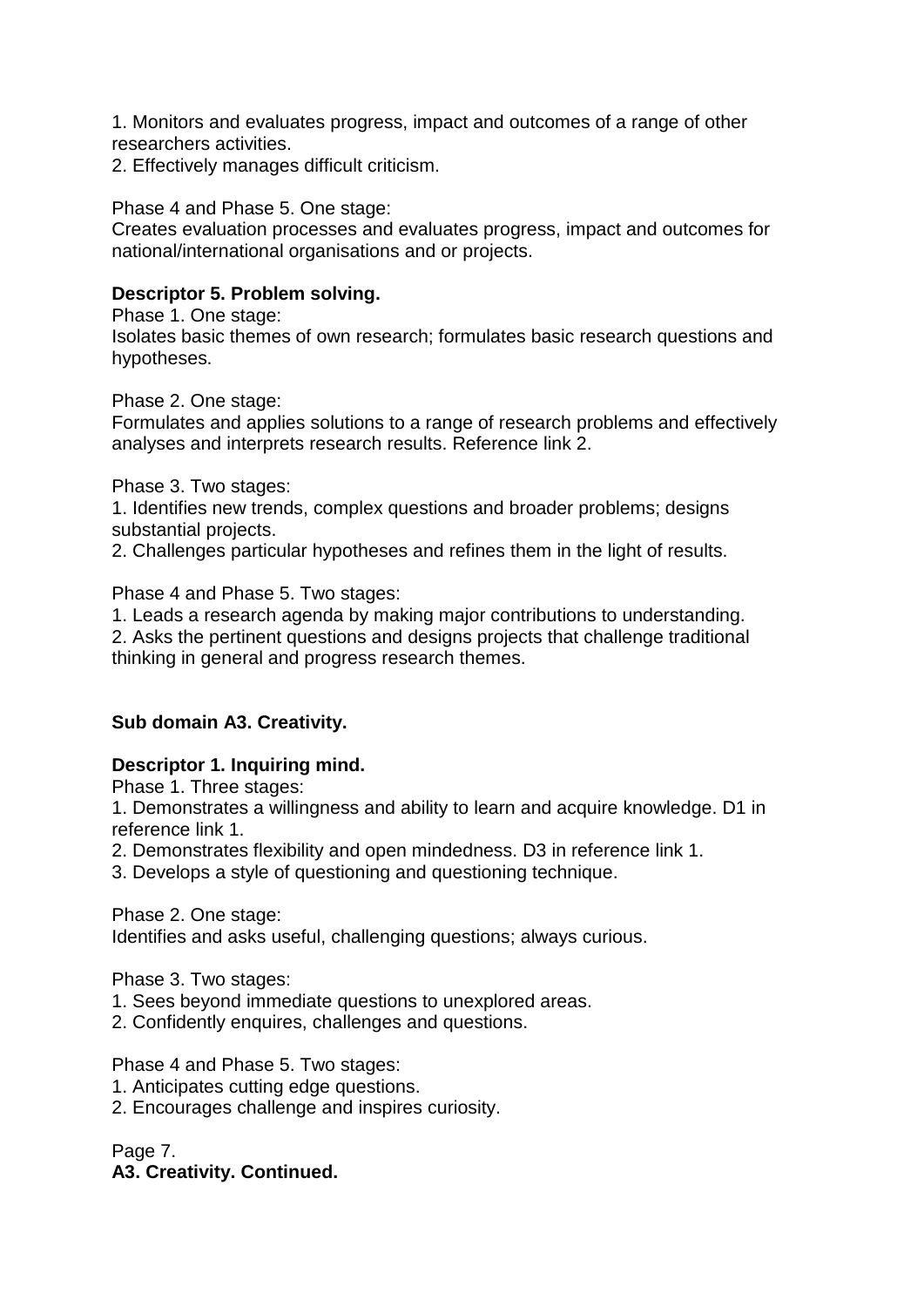### **Descriptor 2. Intellectual insight.**

Phase 1. Two stages:

- 1. Absorbs and appropriates ideas; is intellectually astute.
- 2. Creates ideas and opportunities by investigating/seeking information.

Phase 2. Three stages:

- 1. Recognises new trends; is insightful; goes beyond the obvious.
- 2. Develops own conceptual approach/understanding of intellectual position.
- 3. Shows initiative and works independently. D7 in reference link 1.

Phase 3. Two stages:

1. Identifies where discipline/research area is going and to some extent influences the intellectual agenda.

2. Independently and confidently shares own lateral thinking.

Phase 4. Two stages:

- 1. Makes connections between previously unrelated issues.
- 2. Influences and stimulates the intellectual agenda for the discipline/research area.

Phase 5. One stage:

Provides outstanding breakthrough thinking for the discipline/research area and has strategic input to other disciplines/research areas.

### **Descriptor 3. Innovation.**

Phase 1. Two stages:

1. Understands the role of innovation and creativity in research. D2 in reference link 1.

2. May engage in inter disciplinary research.

Phase 2. Three stages:

1. Exercises critical judgement and thinking to create new and or imaginative ways of understanding. Reference link 2.

- 2. Develops new ways of working on a topic and has innovative ideas.
- 3. Identifies which ideas are likely to be successful.

Phase 3 and Phase 4. Two stages:

1. Goes beyond recognising to realise the potential of ideas. Drives and delivers innovative research projects.

2. Encourages, inspires and works with others; actively seeks collaborations for inter disciplinary research.

Phase 5. One stage:

A visionary; challenges traditional viewpoints.

### **Descriptor 4. Argument construction.**

Phase 1. Three stages:

- 1. Constructively defends research outcomes. E3 in reference link 1.
- 2. Provides some evidence in support of ideas.
- 3. Structures arguments clearly and concisely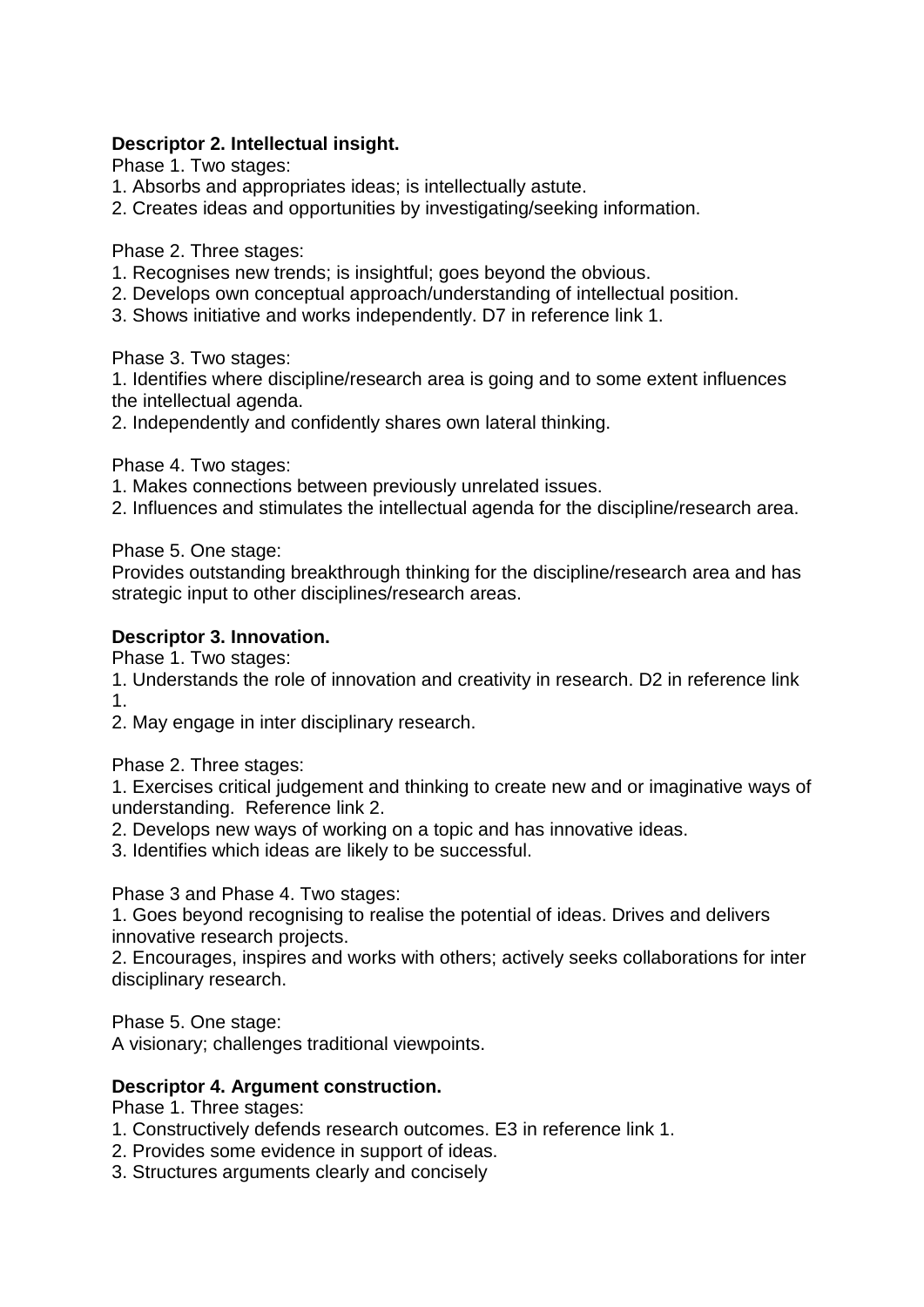Phase 2. Two stages:

- 1. Rigorous in argument construction and production of evidence.
- 2. Produces convincing arguments to defend research theses.

Phase 3, Phase 4 and Phase 5. Two stages:

- 1. Produces finely honed argument rapidly.
- 2. Educates, advises and guides others in argument construction.

### **Descriptor 5. Intellectual risk.**

Phase 1. One stage: Tests the boundaries, is willing to expose ideas to a critical audience and to critically appraise other research.

Phase 2 and Phase 3. One stage: Challenges the status quo in thinking within discipline/research area.

Phase 4 and Phase 5. One stage: Pioneering; takes intellectual risks appropriately.

Page 8.

### **Domain B: Personal effectiveness.**

**This domain contains the personal qualities, career and self-management skills required to take ownership for and control of professional development.**

#### **Sub domain B1. Personal qualities.**

### **Descriptor 1. Enthusiasm.**

Phase 1 and Phase 2. 3 stages:

- 1. Maintains enthusiasm and motivation for own research.
- 2. Recognises the need for passion and pride in own work.
- 3. Is highly motivated even when work is mundane.

Phase 3 and Phase 4. One stage:

Is passionate about research: enthuses others; inspires enthusiasm in the discipline/research area.

Phase 5. One stage: Inspires communities of international researchers.

### **Descriptor 2. Perseverance.**

Phase 1 and Phase 2. Three stages:

- 1. Demonstrates self-discipline, motivation and thoroughness. D5 in reference link 1.
- 2. Perseveres in the face of obstacles and setbacks but benefits from peer,

supervisor or leader support. Is developing some resilience.

3. Deals effectively with the routine aspects of research.

Phase 3. Two stages:

1. Perseveres through difficulties while supporting others.

2. Is resilient.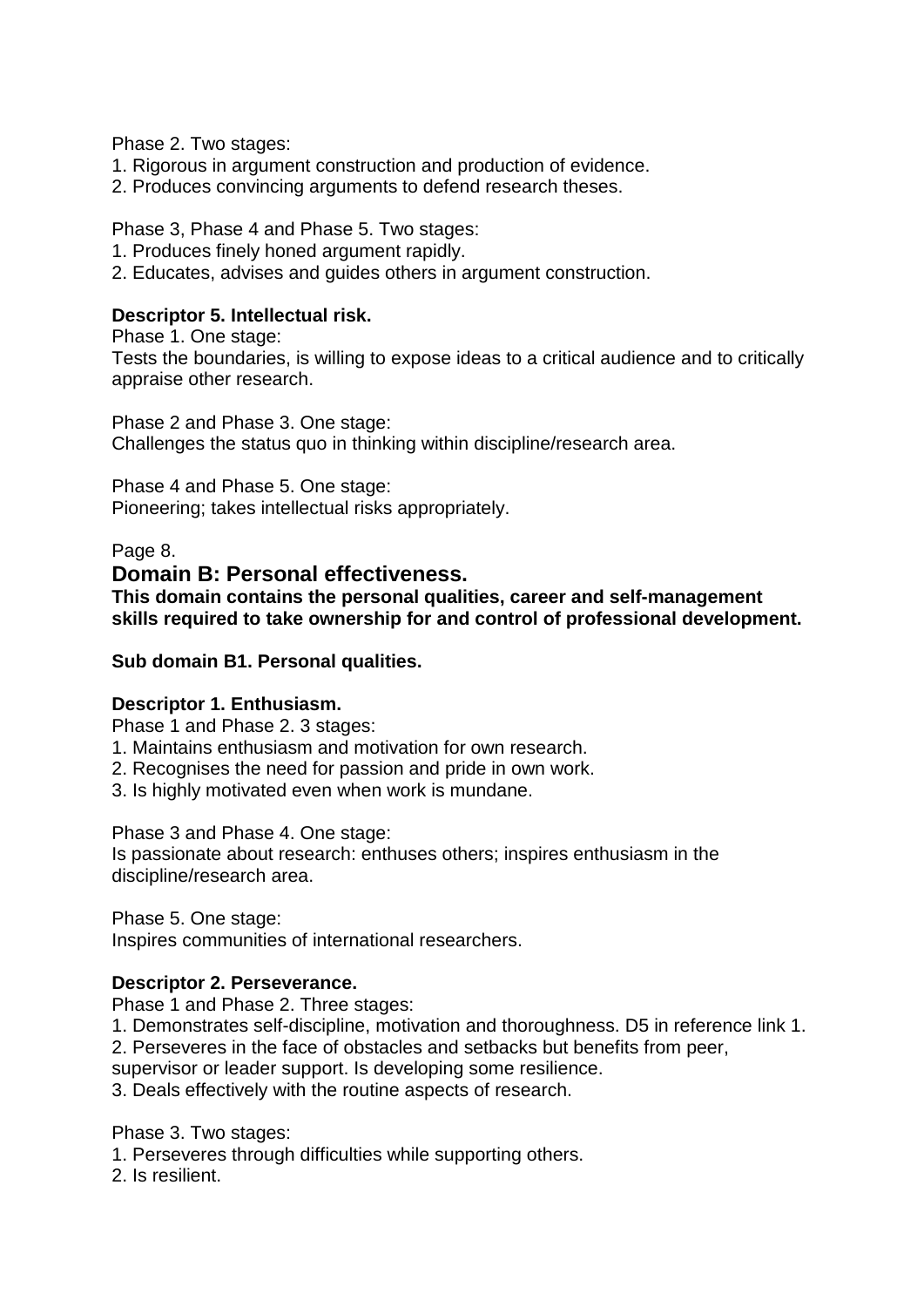Phase 4. One stage: Perseveres steadfastly and leads the way for others.

Phase 5. One stage:

Dedicated and stimulated by obstacles and challenges.

### **Descriptor 3. Integrity.**

Phase 1. Two stages:

1. Understands and demonstrates standards of good research practice in the institution and/or discipline/research area. B3 in reference link 1. 2. Seeks guidance as necessary.

Phase 2. Two stages:

1. Acts with professional integrity and honesty, takes especial care in information/data handling and dissemination and engagement with others 2. Demonstrates standards of good research practice without need for guidance and encourages professional integrity in others.

Phase 3. One stage:

Acts as exemplar to and advises peers and less experienced members of staff, respecting their views and engaging effectively in discussion.

Phase 4. Two stages:

1. Sets expectations and standard of conduct.

2. Advises all staff and contributes to institutional and disciplinary policy/practice.

Phase 5. One stage:

Shapes policy and procedures of good practice in research in the H E sector, professional associations and bodies.

### **Descriptor 4. Self-confidence.**

Phase 1. Two stages:

1. Aware of some personal abilities and willing to demonstrate them.

2. Recognises boundaries of own knowledge, skills and expertise and draws upon and uses sources of support, as appropriate. D6 in reference link 1.

Phase 2. Three stages:

1. Aware of range of own skills and enjoys demonstrating them.

2. Able to defend ideas in the face of reasonable challenge both from colleagues and others.

3. Self-reliant; D7 in reference link 1, capable of directing others.

Phase 3. Three stages:

1. Is confident of own skills and ideas in the face of strong challenge - seeks challenges.

2. Builds a range and variety of support structures.

3. Contributes to others support; recognises need for collegiality.

Phase 4. Three stages: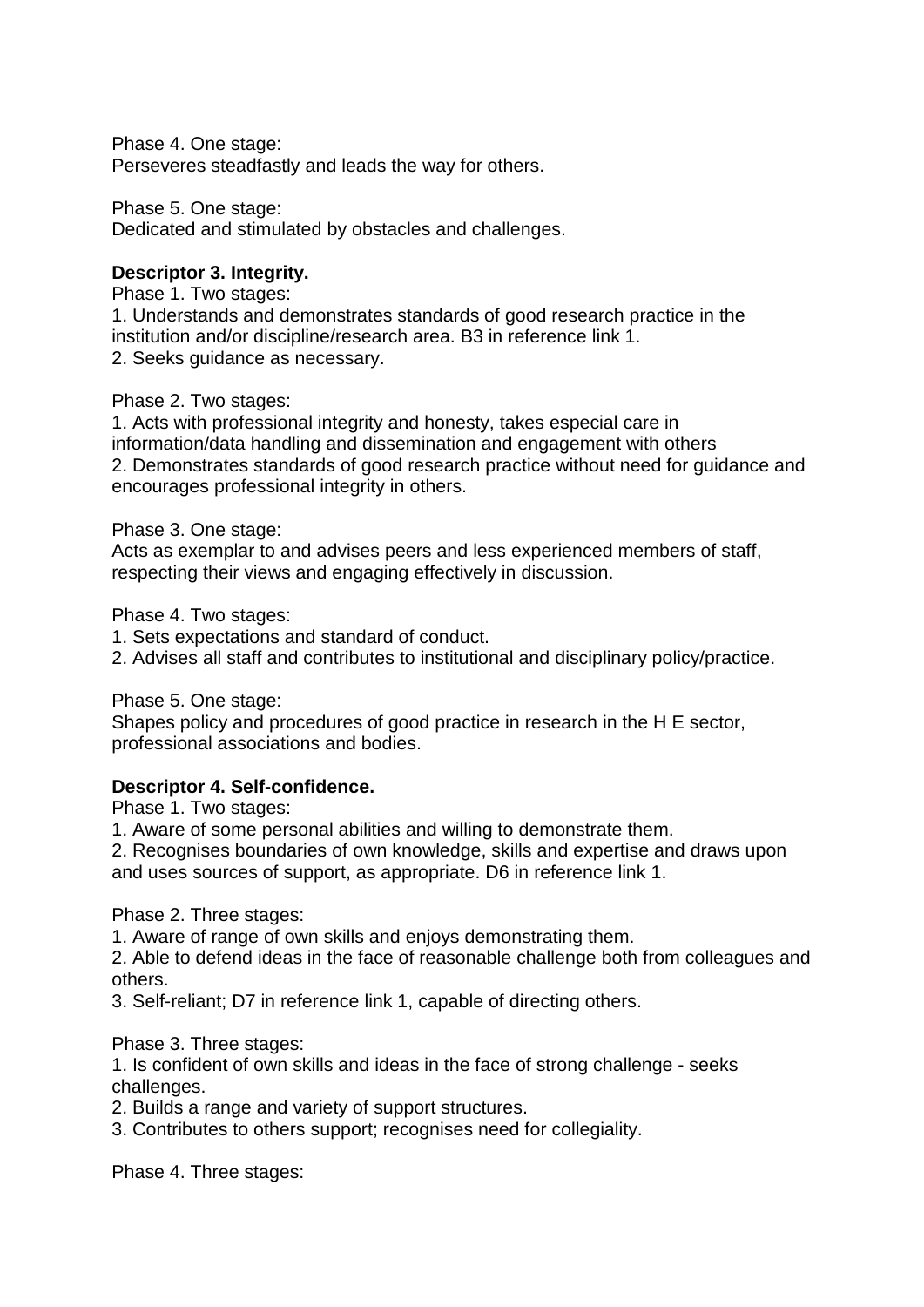1. Comfortable that own ideas are likely to be radical/unusual; has self-confidence to initiate challenge and engage with others.

- 2. Maintains a variety of support structures.
- 3. Develops confidence in others.

Phase 5. Two stages:

- 1. Seeks out sophisticated challenges to any new/unusual/radical ideas.
- 2. Inspires confident behaviour in others.

### Page 9.

# **Sub domain B1. Personal qualities. Continued.**

#### **Descriptor 5. Self-reflection.**

Phase 1. Four stages:

- 1. Makes time to reflect on practice and experience.
- 2. Develops strengths and improves on weak areas.
- 3. Seeks personal feedback.
- 4. Learns from mistakes.

Phase 2. Two stages:

1. Has heightened awareness of own strengths and weaknesses.

2. Strives for excellence, seeks and takes personal feedback on performance and acts on it.

Phase 3, Phase 4 and Phase 5. Three stages:

1. Continuously seeks ways to improve own performance and that of less

experienced researchers and/or team/department/institution.

2. Encourages self-reflection in others.

3. Leads by example.

### **Descriptor 6. Responsibility.**

Phase 1. One stage:

Gradually takes complete responsibility for own project and own wellbeing; develops independence.

Phase 2. Three stages:

1. Takes responsibility for own and others' projects (students and less experienced colleagues).

2. Delegates responsibly.

3. Alert to the wellbeing of others.

Phase 3. Two stages:

1. Accepts and takes responsibility for building/leading research team and developing its members.

2. Engages in and encourages the development of wellbeing in other researchers/the team.

Phase 4 and Phase 5. Two stages: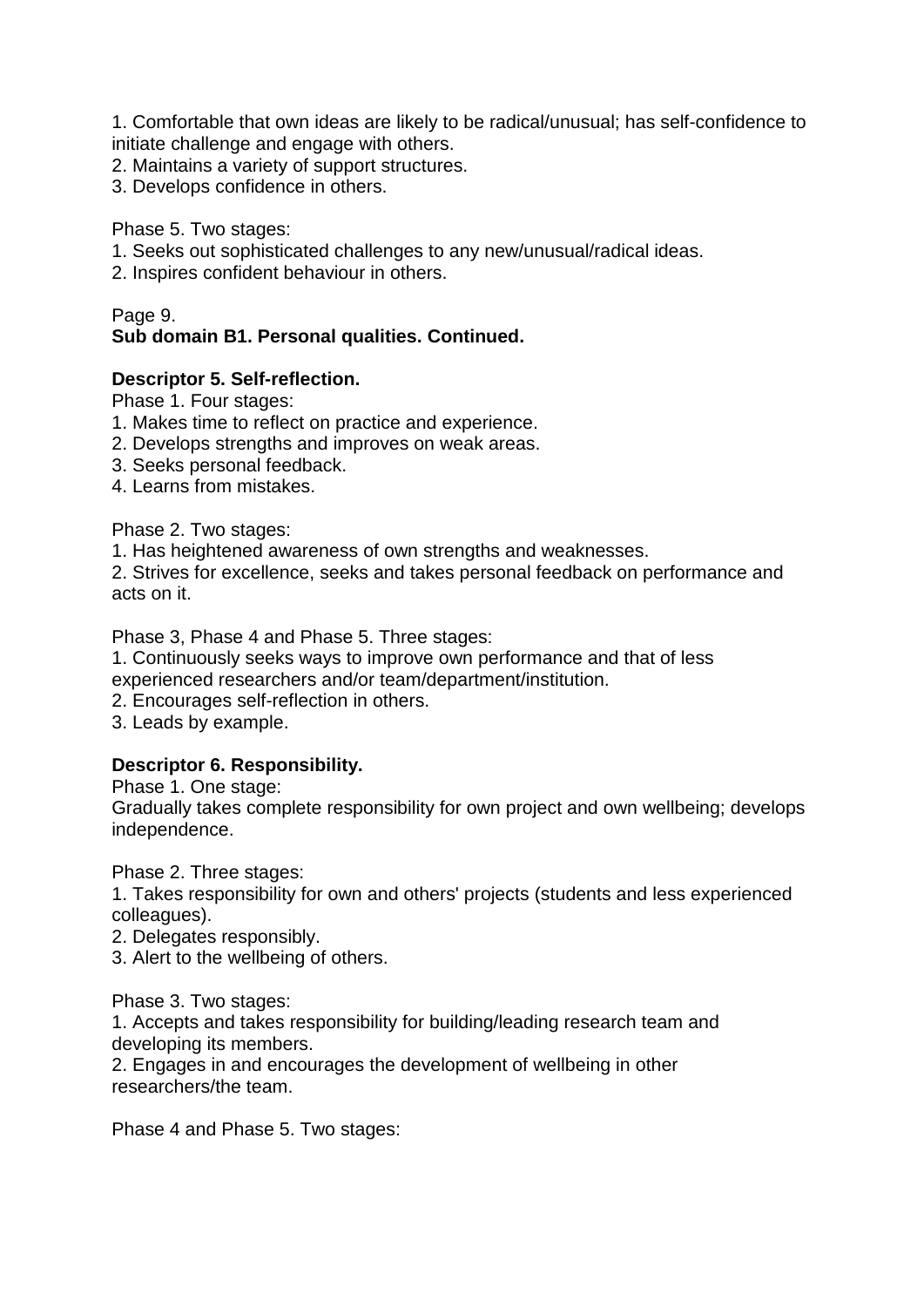1. Has leading responsibility for delivering highly skilled researchers for academic and non-academic professions. Is responsible for leading the discipline/research area nationally and/or internationally.

2. Engages in and encourages the development of wellbeing in academic and nonacademic colleagues.

### **Sub domain B2 Self-management.**

### **Descriptor 1. Preparation and prioritisation.**

Phase 1. One stage:

Prepares and plans project to meet objectives and with support, is able to adapt if necessary.

Phase 2. One stage:

Takes strategic view of project; prioritises plans and is forward thinking; deals with the unexpected.

Phase 3. Three stages:

1. Anticipates future directions and trends in research, prepares for the unexpected.

2. Recognises good ideas.

3. Sees the gaps and opportunities in project plans and evaluates the changes needed.

Phase 4 and Phase 5. Three stages:

1. Plans, balances and responds effectively and appropriately to change and the unexpected.

2. Gives evidence for the need for change of priorities. Prioritises and switches focus between multiple projects/tasks.

3. Influences environment; has long term strategic vision.

### **Descriptor 2. Commitment to research.**

Phase 1. One stage: Commits to and completes first project and establishes research credentials.

Phase 2. One stage:

Evaluates and manages potential distractions. Dedicated: has purposeful and determined focus on developing own research and research credentials.

Phase 3 and Phase 4. One stage:

Has a purposeful and determined focus on developing excellence in research, taking it from the ordinary to the extraordinary.

Phase 5. One stage:

Determines to leave a legacy of inspirational research.

### **Descriptor 3. Time management.**

Phase 1. One stage:

Manages own time effectively to complete research project; adheres to clear plan.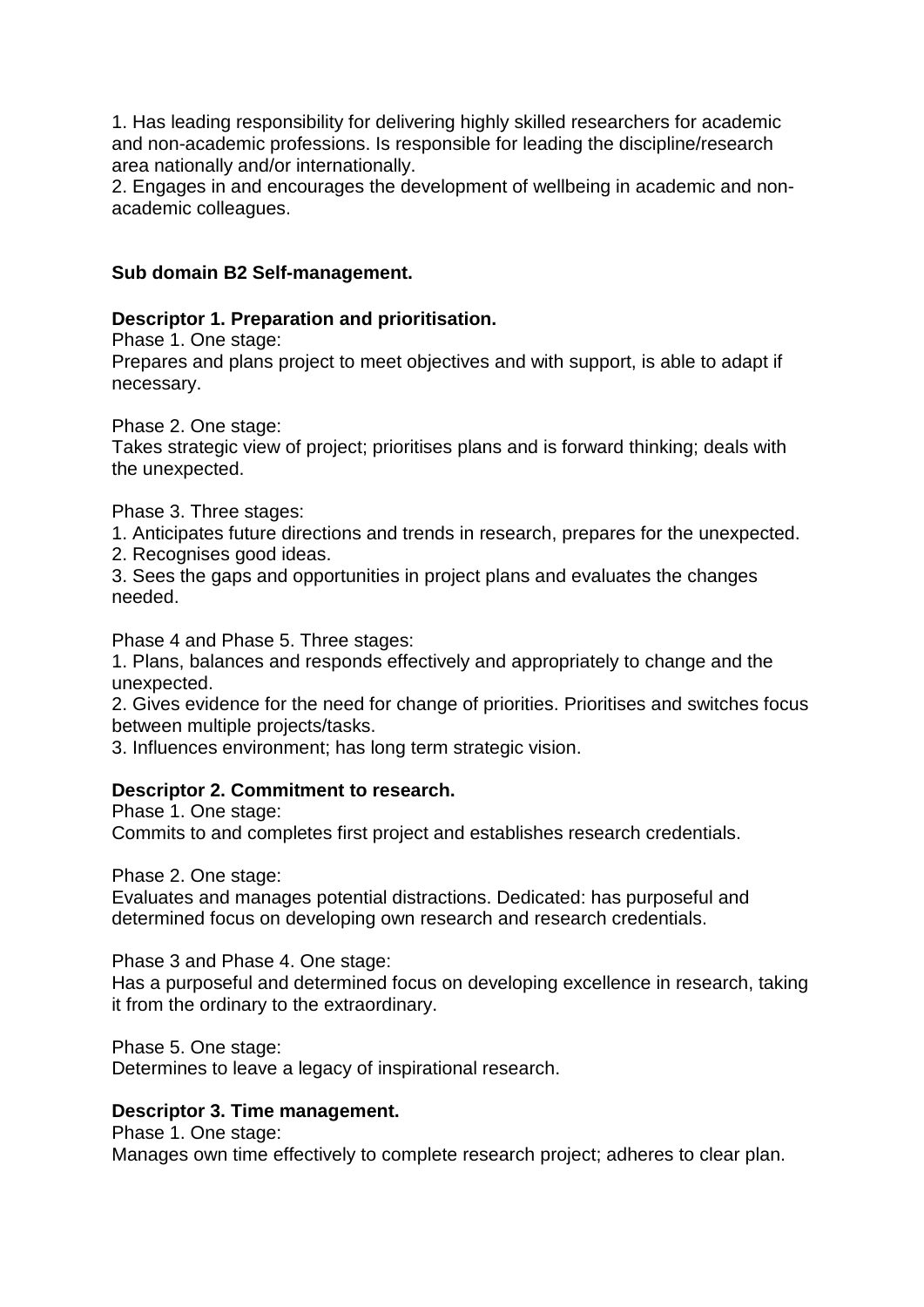Phase 2. One stage:

Is establishing own time management systems: delivers projects on schedule, responds flexibly.

Phase 3, Phase 4 and Phase 5. Two stages:

1. Has established own time management skills, advises others and acts as role model.

2. Manages multiple or complex projects to time; balances constraints.

### **Descriptor 4. Responsiveness to change.**

Phase 1. One stage: Adapts approach when required to; seeks guidance and recognises risks.

Phase 2. One stage:

Adapts to changes; balances risk and opportunity. Knows when to seek advice and reassurance.

Phase 3. One stage:

Engages with change; expects change and is prepared for it, manages risk accordingly. Advises and reassures less experienced researchers.

Phase 4. One stage:

Embraces change and anticipates risk. Responds decisively, coaches and reassures others.

Phase 5. One stage:

Promotes change and contributes to institutional change initiatives; is willing to take reputational risk.

Page 10. **Sub domain B2 Self-management. Continued.**

### **Descriptor 5. Work life balance.**

Phase 1. Three stages:

1. Is developing an awareness of work life balance issues.

2. Uses support and advisory resources when necessary to avoid undue pressure and to enhance personal wellbeing.

3. Considers the needs of others.

Phase 2. Two stages:

1. Maintains an acceptable work life balance and manages pressure.

2. Notices and helps manage the pressure on colleagues and less experienced researchers.

Phase 3, Phase 4 and Phase 5. Two stages:

1. Actively maintains attention to work life balance issues. Promotes an effective work life balance for self and team. Sensitive to signs of pressure on and stress in colleagues, students and staff; provides support, advice and management where necessary.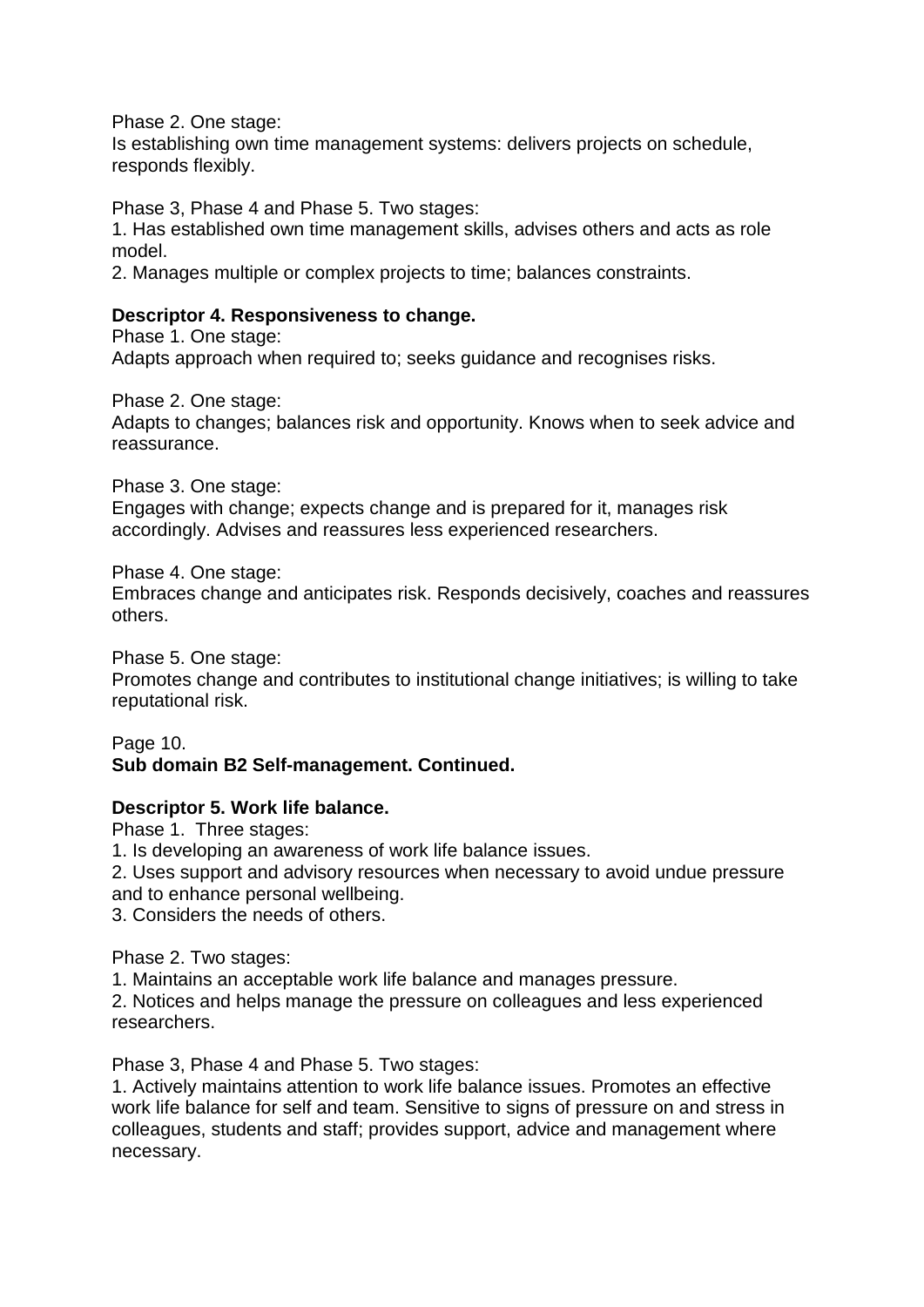2. Influences departmental, institutional or disciplinary policies on work life balance and wellbeing.

### **B3 Professional and career development.**

#### **Descriptor 1. Career management.**

Phase 1. Three stages:

1. Takes ownership for and manages own career progression, sets realistic and achievable career goals, identifies and develops ways to improve employability. G2 in reference link 1.

2. Presents own skills, personal attributes and experiences through effective C V's, applications and interviews. G4 in reference link 1.

3. Begins to establish a career network.

Phase 2. Three stages:

1. Forms credible career plans; reference link 2, critically reflects on experiences and pursues a cycle of self-improvement. Reference link 2.

2. Seeks advice, guidance or coaching from appropriate professionals.

3. Initiates and sustains networks and relationships that may encourage opportunities for employment. Reference link 2.

Phase 3. Three stages:

1. Is in process of establishing career trajectory; uses networks and coaching opportunities to manage own career.

2. Actively develops less experienced researchers and staff. Coaches others for specific academic activities.

3. Uses networks to enhance the employability of others.

Phase 4. Three stages:

1. Is an established researcher.

2. Maintains career momentum. Extends and manages career networks.

3. Acts as role model; creates opportunities for others and nurtures researchers careers.

Phase 5. Two stages:

1. Is an exceptional career role model: an exemplar and inspiration to others.

2. Engages in succession planning.

### **Descriptor 2. Continuing professional development.**

Phase 1. Four stages:

1. Demonstrates self-awareness and the ability to identify own development needs. D<sub>4</sub> in reference link 1.

2. Appreciates the need for and shows commitment to continuing professional development. G1 in reference link 1.

3. Recognises transferability of own experience and articulates this to potential employers or line managers.

4. Develops and maintains own records of achievement and experience.

Phase 2. Three stages: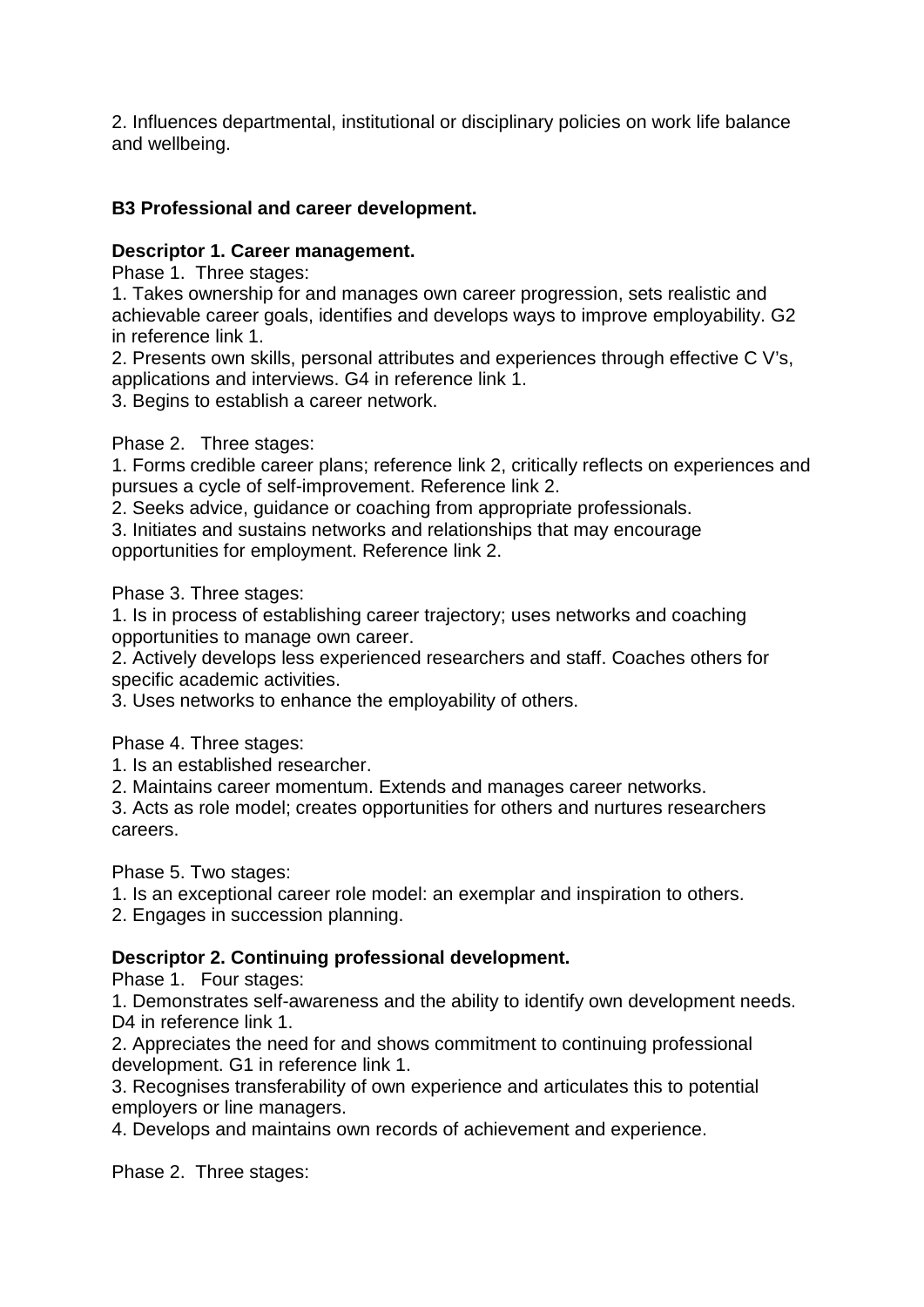1. Becomes familiar with employers' requirements and develops skills accordingly.

2. Actively seeks opportunities to enhance skills and take responsibility, formally or informally, within a research environment.

3. Maintains a portfolio of achievement and experience.

Phase 3. Three stages:

1. Has realistic view of own potential in academic or non-academic job market and adapts career development plans appropriately.

2. Supports and encourages the continuing professional development of others. Helps others make informed decisions in the light of employers requirements.

3. Reflects on skills and creates opportunities to develop further. Demonstrates, with evidence, initiative and competence in a wide range of contexts.

Phase 4 and Phase 5. Four stages:

1. Acts as continuing professional development role model for others.

2. Is influential in setting standards and devising criteria to define the skills required of professional researchers.

3. Contributes to the culture of continuing development within own institution and discipline/research area.

4. Actively acquires information and feedback on matters affecting the direction of discipline/research area/department/institution and on colleagues and less experienced researchers in relation to their professional development.

Page 11.

# **B3 Professional and career development. Continued.**

### **Descriptor 3. Responsiveness to opportunities.**

Phase 1. Two stages:

1. Demonstrates an insight into the transferable nature of research skills to other work environments and the range of career opportunities within and outside academia. G3 in reference link 1.

2. Understands and takes advantage of a broad range of employment and professional development opportunities within and outside academia, including work experience and internships.

Phase 2. One stage:

Seeks out appropriate opportunities to enhance employability and may gain international experience; has realistic and mature approach to job search including positions outside academia.

Phase 3, Phase 4 and Phase 5. Three stages:

1. Recognises, creates and confidently acts on opportunities with the potential to develop own career within or outside academia.

2. Understands the complexity of the academic job market; able to advise others effectively and in a sensitive manner.

3. Actively creates and champions opportunities for others within and outside academia. Is responsive to collaborative opportunities across disciplines/research areas and with non-academic organisations.

# **Descriptor 4. Networking.**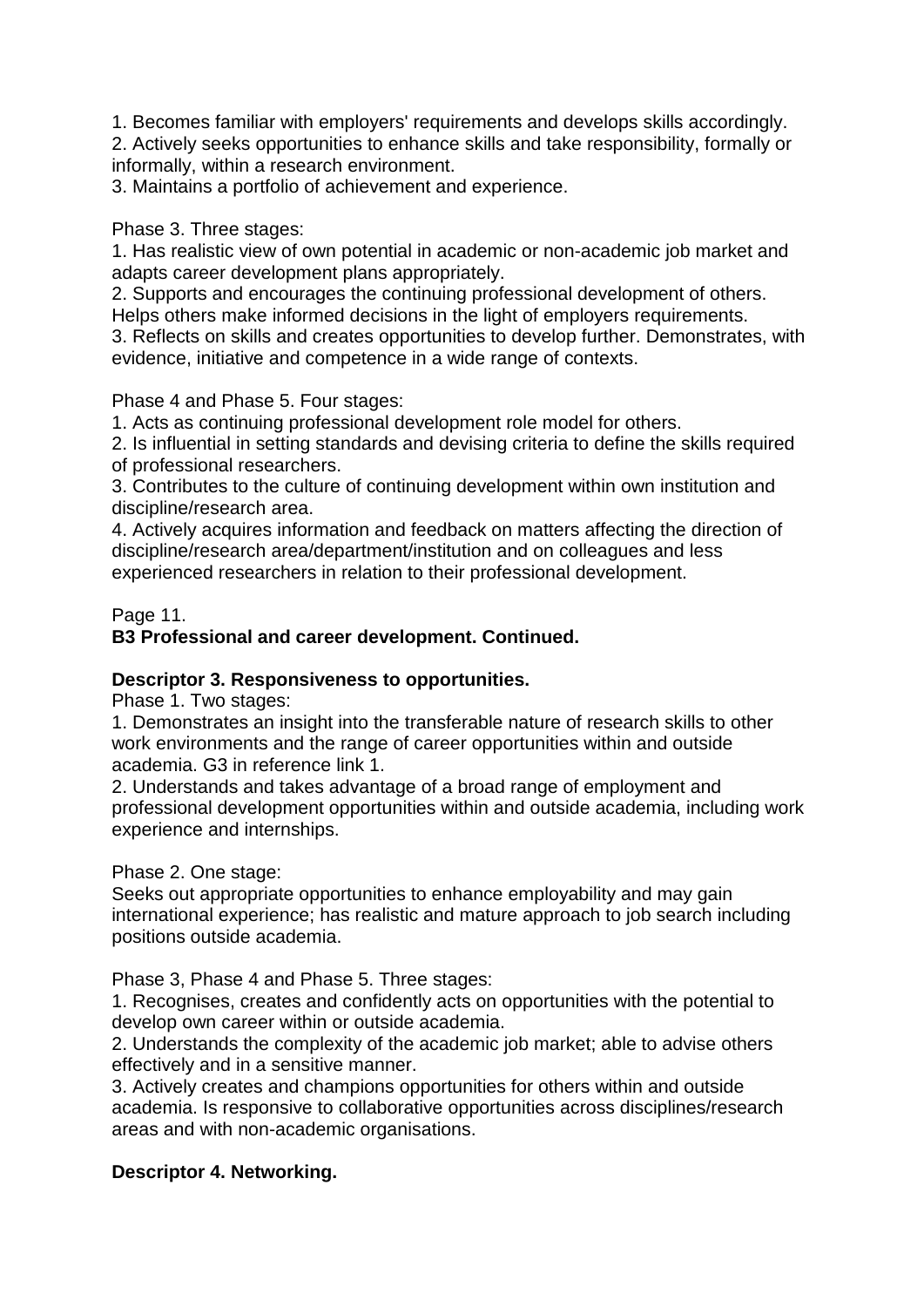Phase 1 and Phase 2. Three stages:

1. Develops and maintains co-operative networks and working relationships with supervisors, colleagues and peers, within the institution and the wider research community. F1 in reference link 1.

2. Uses personal and/or online networks effectively for feedback, advice, critical appraisal of work and for responding to opportunities.

3. Engages with learned societies and public bodies.

Phase 3. Two stages:

1. Shares external networks with less experienced researchers/students.

2. Builds professional rapport. Becomes respected member of learned societies.

Phase 4. Two stages:

1. Leads networks.

2. Has national, international and policy making network connections with academic and non-academic bodies and organisations, and in public and private research and development areas.

Phase 5. One stage:

Has Influential connections with significant bodies and organisations; has high impact on society through academic and non-academic bodies and organisations.

#### **Descriptor 5. Reputation and esteem.**

Phase 1. Two stages:

- 1. Speaks with authority on own topic.
- 2. Begins to be known as a good researcher.

Phase 2. Two stages:

1. Maintains position in debates about own research areas.

2. Is establishing a reputation in the discipline topic/research area and locally.

Phase 3. Three stages:

1. Has an established and growing reputation in own and, possibly, other disciplines/research areas; increasing research esteem.

2. Conducts peer review internally and acts as reviewer for projects and journals.

3. Supports the development of the reputations of less experienced researchers.

Phase 4. Three stages:

1. Is a leading, well known national authority and speaker on own focal topic and related areas and in some international arenas.

2. Acts as reviewer for external chairs.

3. Actively promotes the reputation and esteem of department/team, colleagues, peers and less experienced researchers.

Phase 5. Two stages:

1. Is globally renowned; becomes international authority and leading speaker on own focal topic and related areas.

2. Actively champions the reputation of the discipline/research area and own institution.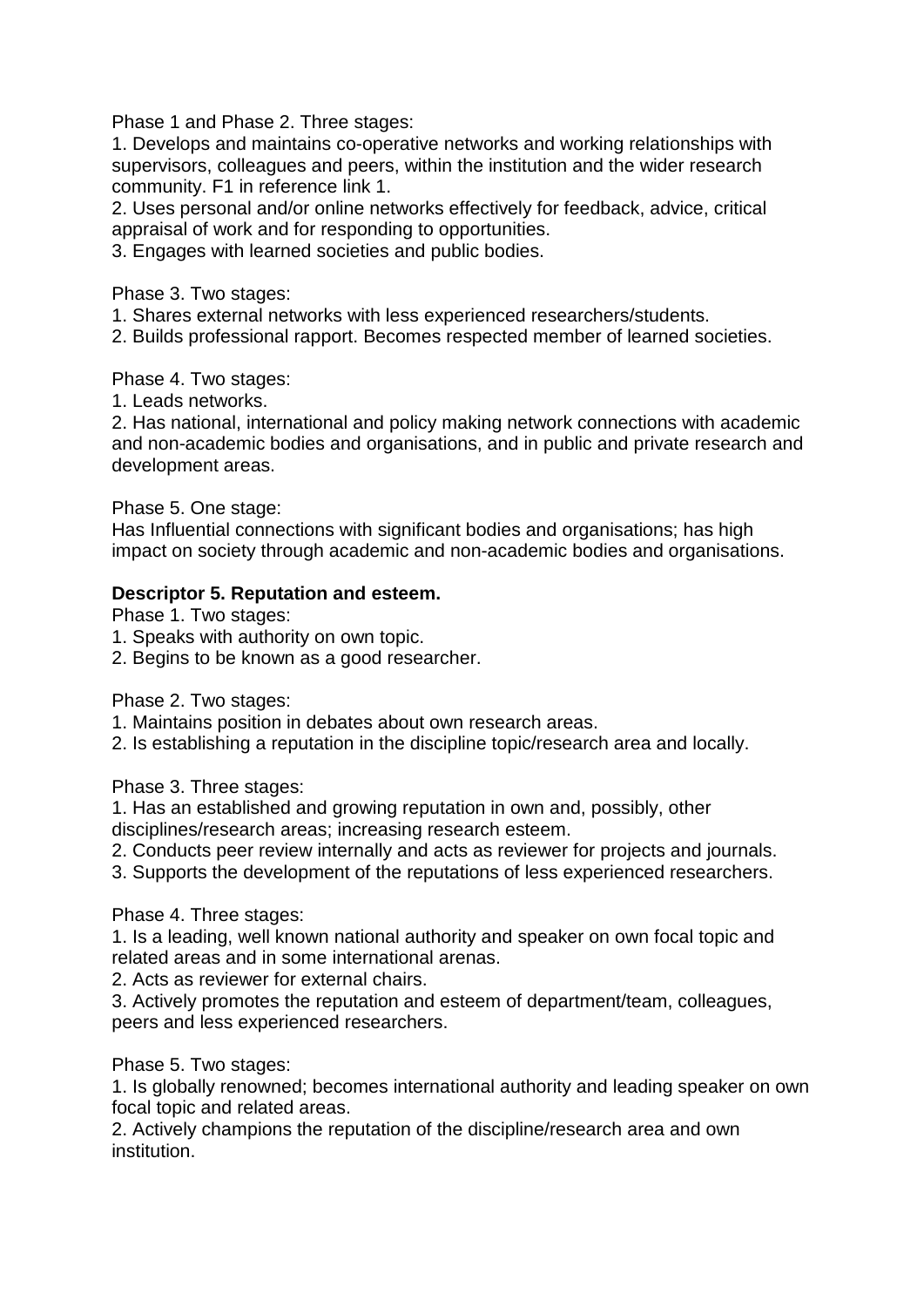Page 12.

**Domain C: Research governance and organisation This domain contains the knowledge of the standards, requirements and professional conduct that are needed for the effective management of research.**

**Sub domain C1. Professional conduct.**

### **Descriptor 1. Health and safety.**

Phase 1. Two stages:

1. Understands relevant health and safety issues and demonstrates responsible working practices. B4 in reference link 1.

2. Takes responsibility for own work space. Aware of impact on others and wider environment.

Phase 2. Two stages:

1. Recognises the significance and relevance of health and safety regulation and guidance. Sets example, can educate and advise peers and less experienced researchers/students.

2. Takes responsibility for immediate work environment and people in it.

Phase 3. Two stages:

1. Sets expectations, educates, trains and guides peers and less experienced researchers in health and safety.

2. Manages and takes responsibility for health and safety within department.

Phase 4. Two stages:

1. Determines departmental/local expectations on health and safety matters. Educates, trains, guides and disciplines students and staff.

2. Determines institutional policy and/or contributes ideas to national policy.

Phase 5. One stage:

Shapes policy and procedures of own institution, national or international professional associations/bodies

# **Descriptor 2. Ethics, principles and sustainability.**

Phase 1. Four stages:

1. Understands and applies the relevant codes of conduct and guidelines for the ethical conduct of research; seeks advice from supervisor.

2. Demonstrates awareness of issues relating to the rights of other researchers, of research subjects, and of others who may be affected by the research. B2 in reference link 1.

3. Is mindful of own impact on the environment. Understands how to behave and work in a sustainable way.

4. Understands the concept of corporate social responsibility: seeks guidance as necessary.

Phase 2. Two stages: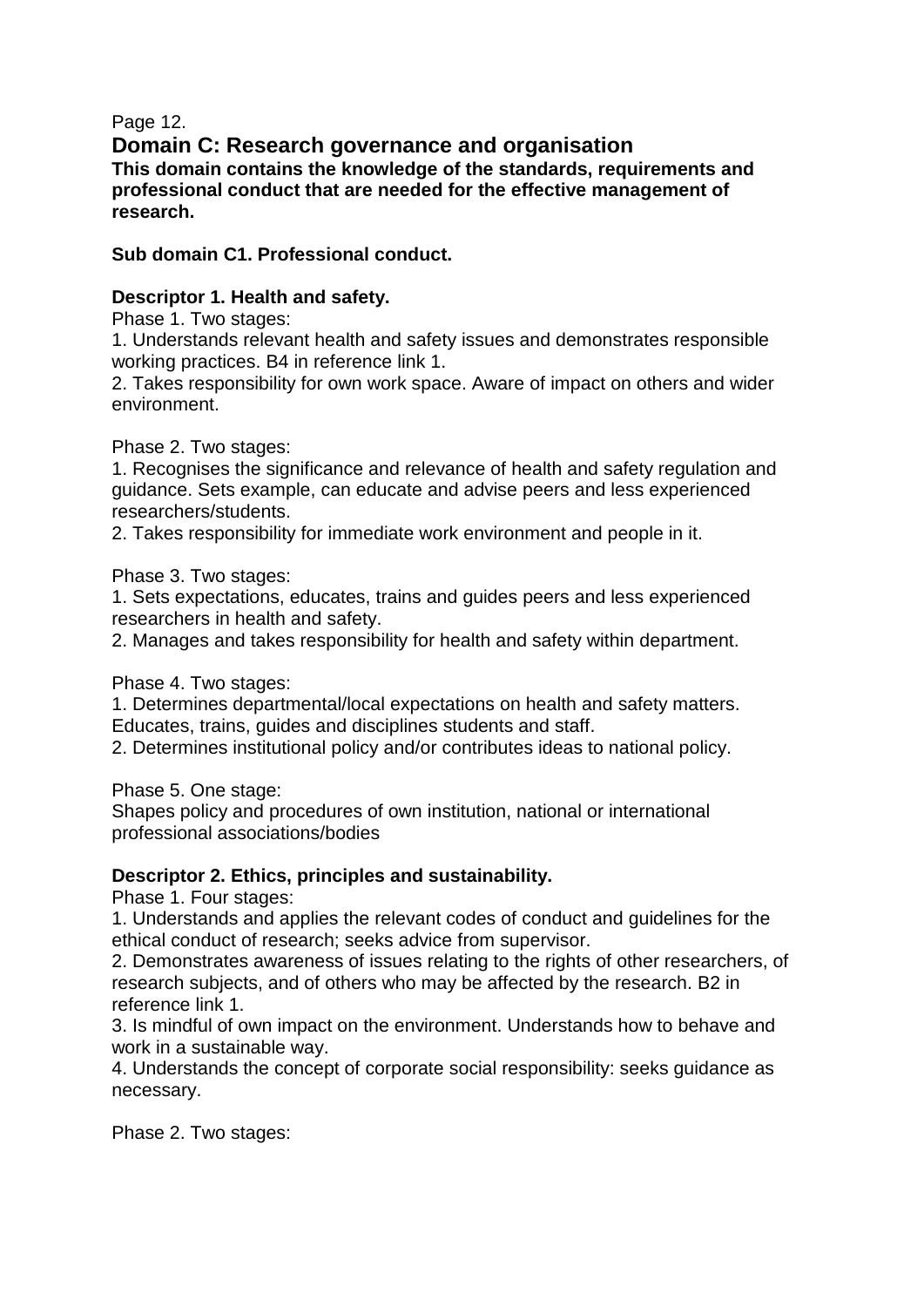1. Makes own ethical judgements about work and advises less experienced researchers and students. Challenges potential or actual unethical behaviour of others.

2. Acts and works in a responsible way to create a sustainable environment.

Phase 3. Two stages:

1. Sets expectations and ensures ethical principles are adhered to within own research environment. Educates and advises peers and less experienced members of staff.

2. Acts as exemplar, advises peers and staff on environmental issues; promotes sustainable attitude to research among less experienced researchers.

Phase 4. Two stages:

1. Determines appropriate ethical conduct for discipline/research area; advises policy makers.

2. Drives local environmental policy and promotes sustainable approach to research among colleagues/department.

Phase 5. Two stages:

1. Shapes policy and procedures of the H E sector and professional associations/bodies.

2. Promotes public understanding of the ethical issues raised by research.

#### **Descriptor 3. Legal requirements.**

Phase 1. One stage:

Has basic understanding of legal requirements surrounding research, e.g. Data Protection Act, Freedom of Information Act, Equality Act 2010 and equivalent Northern Irish legislation.

Phase 2. One stage:

Understands the legal obligations of the profession and can advise peers and less experienced researchers, especially on ownership of data and the requirements of the Data Protection Act. B2 in reference link 1.

Phase 3. One stage:

Assumes, for the local research context, responsibility for working within the legal framework; sets expectations, advises peers and less experienced members of staff.

Phase 4. Two stages:

1. Advises staff and contributes to institutional policy.

2. Ensures that students and staff have equality of opportunity and are treated fairly.

Phase 5. Two stages:

1. Shapes policy and procedures of the H E sector and professional

associations/bodies.

2. Leads by example.

### Page 13. **Sub domain C1. Professional conduct. Continued.**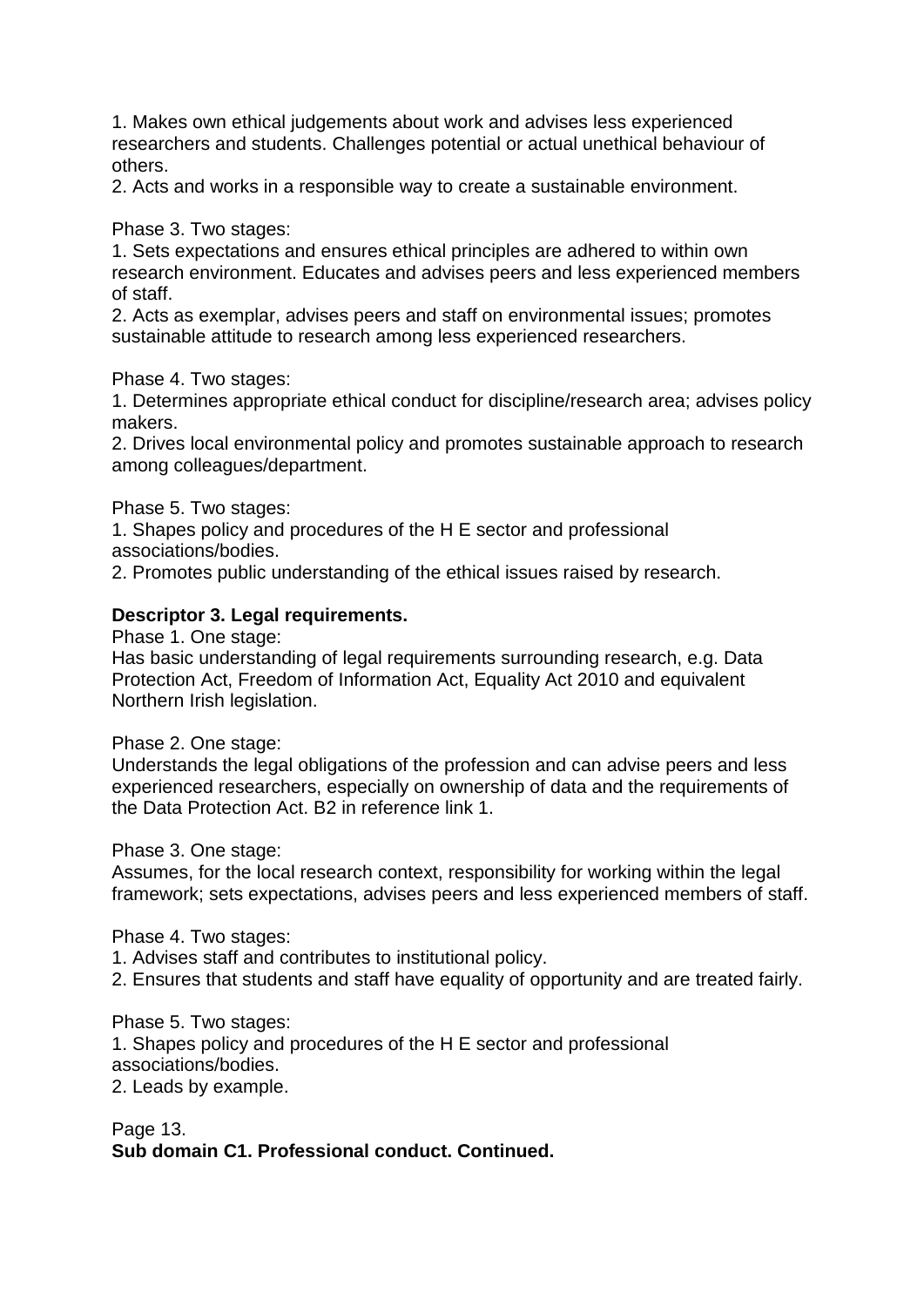### **Descriptor 4. I P R and copyright.**

Phase 1. One stage:

Has basic understanding of data ownership rules as they apply to own research.

Phase 2. Three stages:

1. Has sufficient understanding of copyright, B2 in reference link 1, I P R, licensing to advise peers and less experienced researchers.

2. Understands the value of open access of research outputs to researchers and the wider society.

3. Manages the deposit of research outputs, open and wider access, and the Creative Commons license.

Phase 3 and Phase 4. Three stages:

1. Sets local expectations among staff/team/department.

2. Engages in the commercialisation of intellectual property where appropriate.

3. Advises all staff and contributes to institutional policy.

Phase 5. One stage:

Shapes policy and procedures of the H E sector and professional associations/ bodies.

### **Descriptor 5. Respect and confidentiality.**

Phase 1. Two stages:

1. Within own research respects the right of participants to confidentiality and anonymity.

2. Respects colleagues.

Phase 2. Two stages:

1. Advises peers and less experienced researchers on respect, confidentiality, B2 in reference link 1, and anonymity.

2. Encourages others to respect colleagues; challenges those who do not respect others.

Phase 3. One stage:

Sets expectations, advises peers and less experienced members of staff.

Phase 4. One stage: Directs local policy, advises all staff and contributes to institutional policy.

Phase 5. One stage: Shapes policy and procedures of the H E sector and professional associations/bodies.

### **Descriptor 6. Attribution and co- authorship.**

Phase 1. One stage:

Understands concept of attribution, B2 in reference link 1, and applies it consistently and fairly to appropriately recognise contributions and co-authorships. Seeks advice on local codes of conduct.

Phase 2. One stage: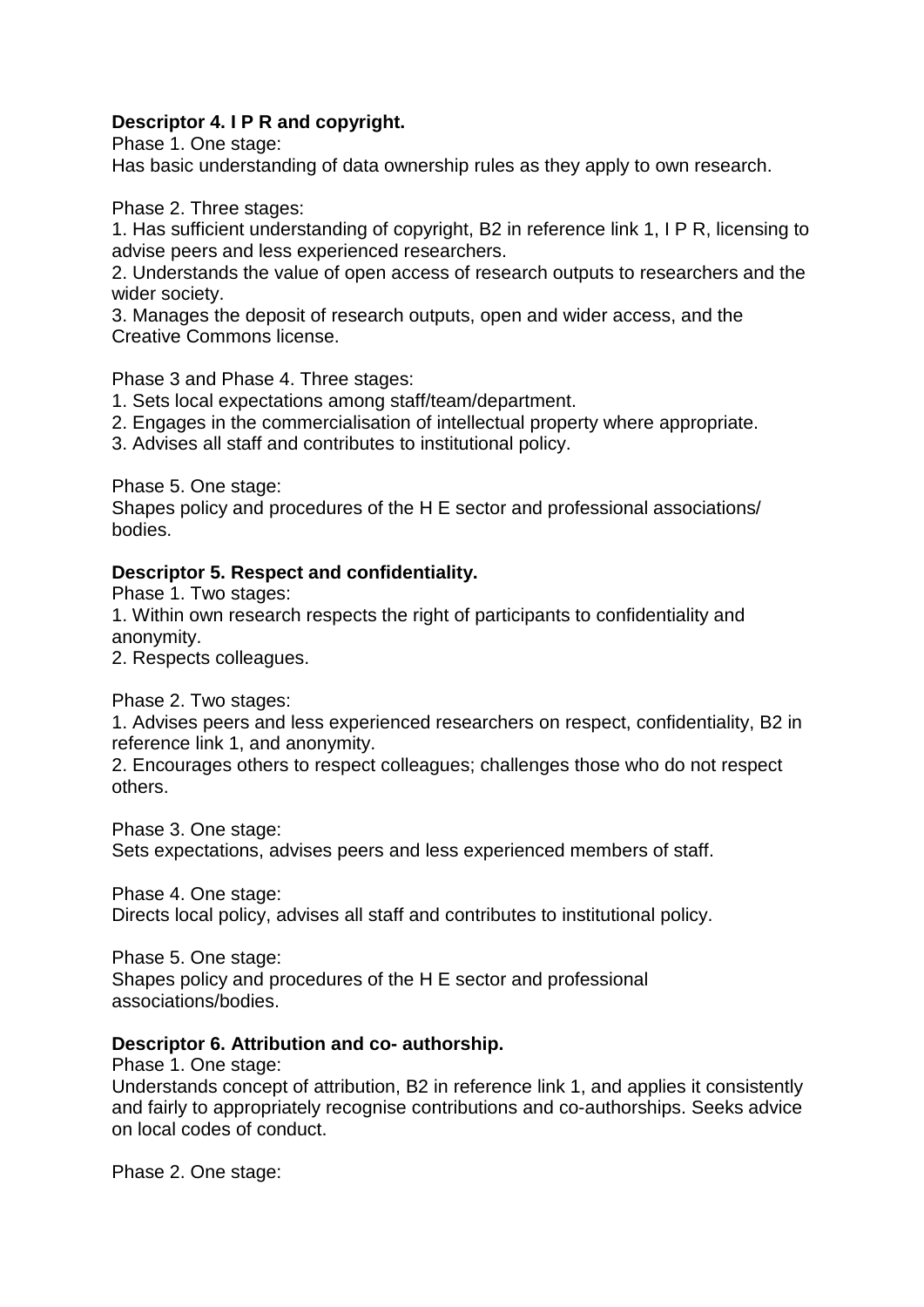Advises peers and less experienced researchers on bibliometrics and citation practice.

Phase 3. One stage:

Sets expectations, advises peers and less experienced members of staff.

Phase 4. One stage:

Directs local policy, advises all staff and contributes to institutional policy.

Phase 5. One stage: Shapes policy and procedures of the H E sector and professional associations/bodies.

### **Descriptor 7. Appropriate practice.**

Phase 1. One stage:

Understands and adheres to the rules and regulations concerning academic malpractice, B2 in reference link 1, in the institution in which based, and of professional body and funder, if appropriate.

Phase 2. One stage:

Has sufficient understanding of the rules of academic malpractice to advise peers and less experienced researchers. Challenges malpractice.

Phase 3. One stage:

Sets expectations, advises peers and less experienced members of staff.

Phase 4. Two stages:

- 1. Directs local policy, advises all staff and contributes to institutional policy.
- 2. Is involved in decisions regarding malpractice.

Phase 5. One stage: Shapes policy and procedures of the H E sector and professional associations/bodies.

#### **Sub domain C2 Research management.**

#### **Descriptor 1. Research strategy.**

Phase 1. Two stages.

1. Aware of how own research aligns with the research strategy of the institution and strategic focus of the discipline/research area.

2. Develops understanding of broader context of research.

Phase 2 and Phase 3. One stage:

Ensures research contributes to the discipline/research area and own institution and also to wider aims of all stakeholders, the public and the business sector.

Phase 4 and Phase 5. One stage:

Shapes and influences broader research agenda.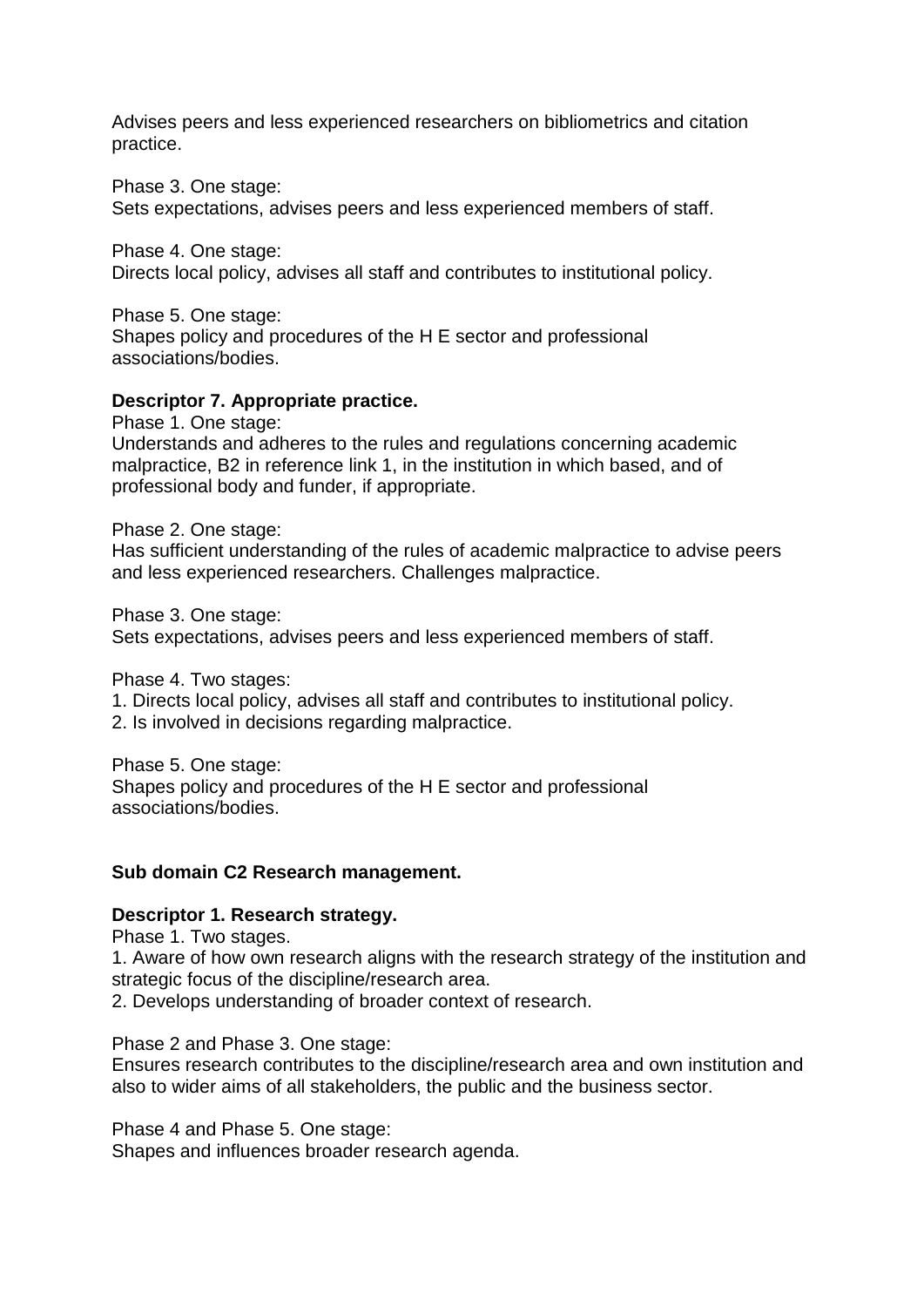### Page 14. **C2. Research management. Continued.**

# **Descriptor 2. Project planning and delivery.**

Phase 1.Two stages:

1. Applies effective project management through the setting of research goals, intermediate milestones and prioritisation of activities. C1 in reference link 1. 2. Acts on decisions agreed with supervisor/line manager and delivers results.

Phase 2. Four stages:

1. Independently defines a manageable research project.

2. Understands project management cycles and is able to draw on a range of project management techniques and tools.

3. Allows for wider public access to and long term preservation of research information/findings.

4. Manages problems and conflict.

Phase 3. Three stages:

- 1. Defines large research projects, draws up long term plans for research.
- 2. Uses range of project management strategies.
- 3. Clarifies priorities; sets expectations, keeps project on track.

Phase 4 and Phase 5. Two stages:

1. Effectively manages multiple research projects and both the research agenda and bureaucracy for various projects.

2. Able to take unpopular but evidence based appropriate decisions.

# **Descriptor 3. Risk management.**

Phase 1.Two stages:

1. Makes basic risk assessment and is able to manage risks in own project with support.

2. Aware of risks in virtual environments and when using interactive communication technologies.

Phase 2. Two stages:

1. Assesses risks in own research environment, takes responsibility for others in that environment.

2. Aware of risks to research information over time.

Phase 3. One stage:

Conducts thorough risk analysis for self, team and others; quick to identify risks and confidently manages them.

Phase 4. Two stages:

1. Accepts responsibility for risk management; educates and advises others.

2. Determines and directs procedures/ expectations for own institution.

Phase 5. One stage:

Shapes policy on risk management for the H E sector and professional associations/bodies.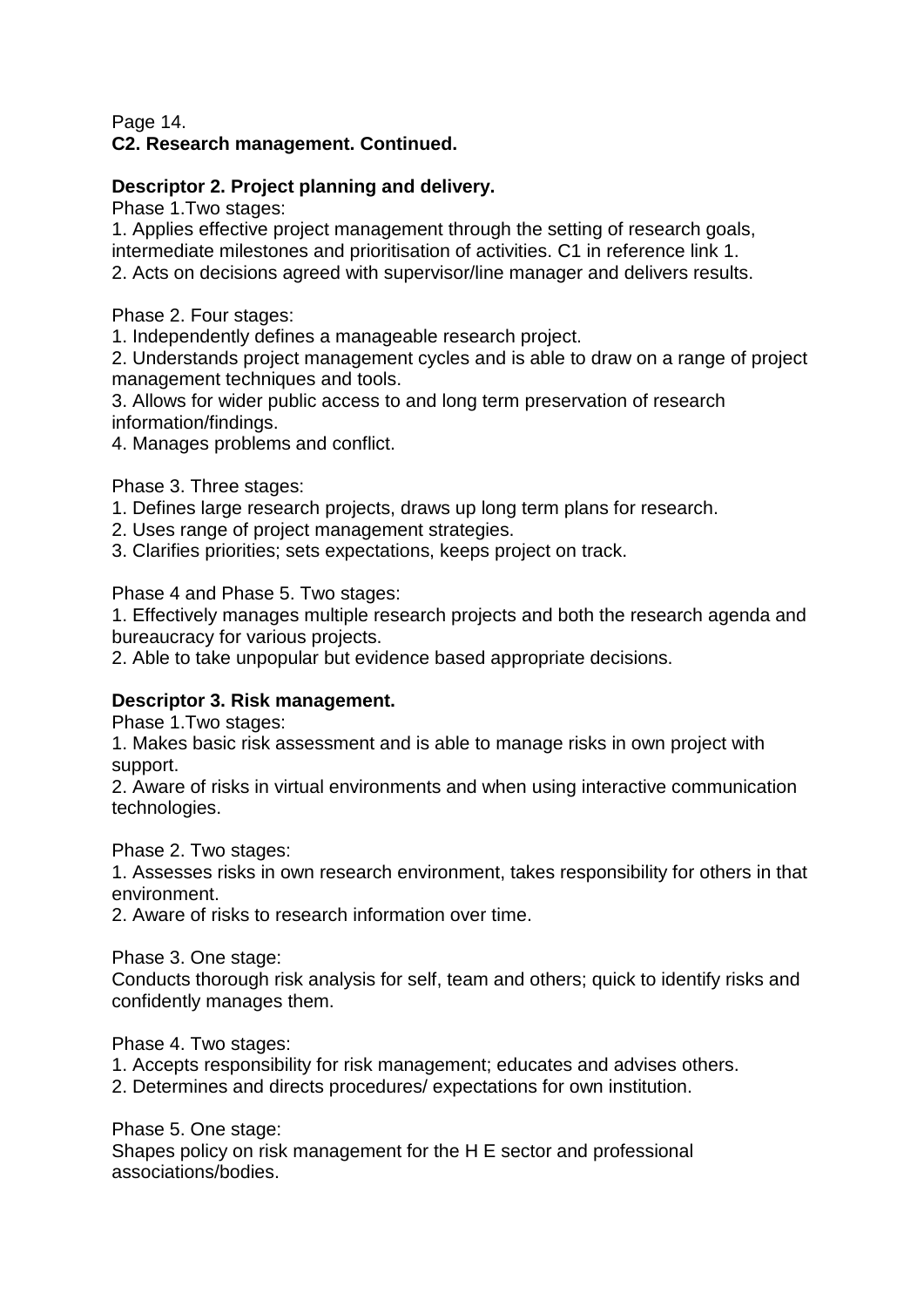### **Sub domain C3. Finance, funding and resources.**

### **Descriptor 1. Income and funding generation.**

Phase 1. Two stages:

1. Understands the processes for funding and evaluation of research. B5 in reference link 1.

2. Writes own research proposal.

Phase 2. Two stages:

1. Has broad awareness and knowledge of key relevant funding sources and grant application procedures. Reference link 2. Recognises the significance of income and funding generation for own institution.

2. Applies for small grants/fellowships successfully.

Phase 3 and Phase 4. Three stages:

1. Aware of wider economic context. Understands funding complexities and variety of sources for funding. Educates, advises and guides others on income and funding generation.

2. Applies for increasingly larger grants, seeking alternative sources. Engages in income generation for own institution.

3. Supports funding applications led by others.

Phase 5. One stage:

Influences funding policy within the H E sector and professional associations/bodies.

### **Descriptor 2. Financial management.**

Phase 1. Two stages:

- 1. Understands the basic principles of financial management.
- 2. Has some commercial awareness.

Phase 2. Four stages:

- 1. Has knowledge of required financial management systems.
- 2. Keeps basic accounts and reconciles them.
- 3. Manages own grant.
- 4. Develops deeper commercial awareness.

Phase 3 Three stages:

1. Is expert in the use of required financial management systems for audit tracking and budgetary planning.

- 2. Understands institutional and national financial systems for supporting research.
- 3. Manages multiple budgets; educates, advises and guides others.

Phase 4 and Phase 5. One stage:

Helps shape/contributes to funding policy and financial management processes and commercial awareness in institution/department.

Page 15.

**Sub domain C3 Finance, funding and resources. Continued.**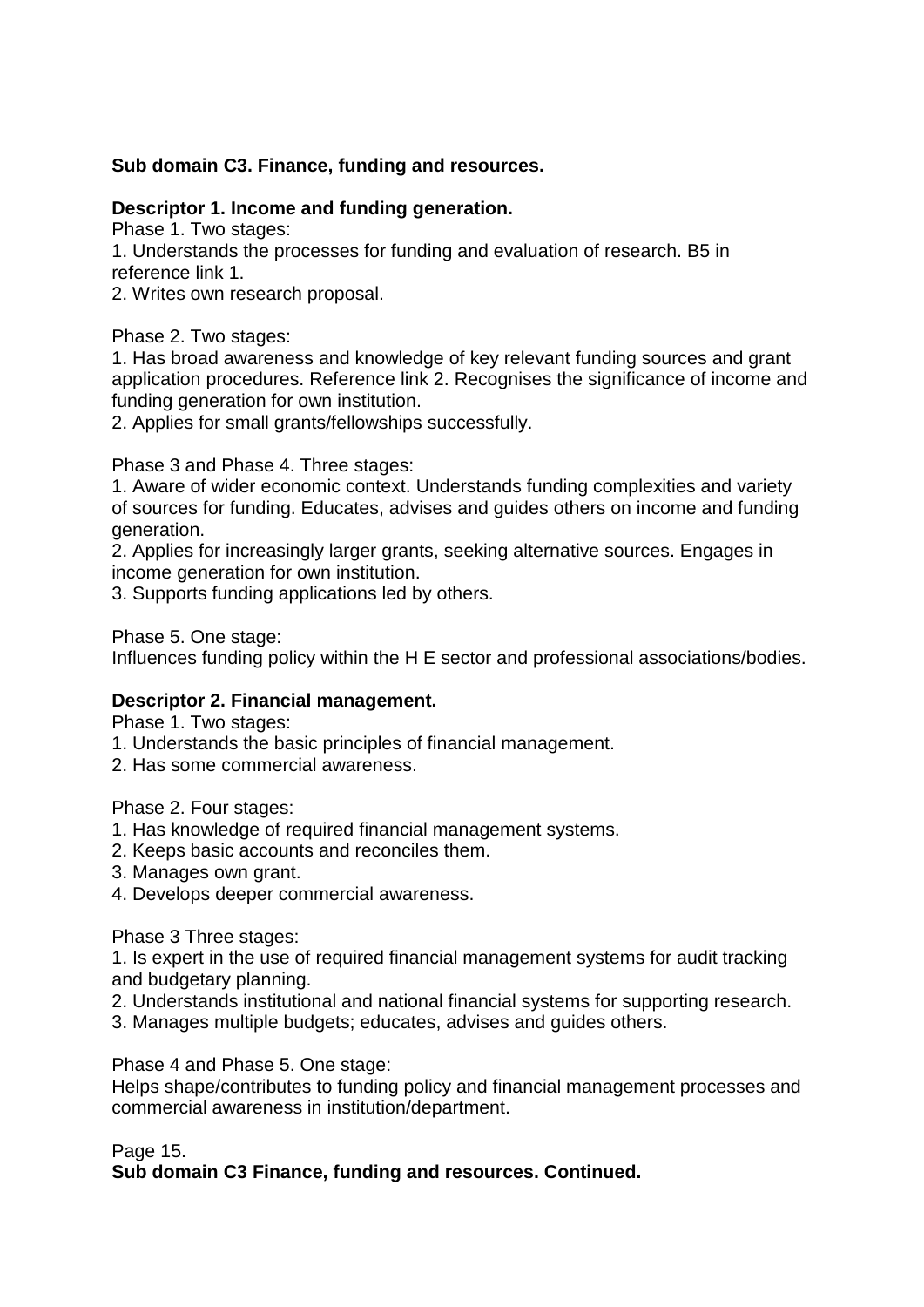### **Descriptor 3. Infrastructure and resources**

Phase 1. Two stages:

- 1. Makes efficient use of available resources.
- 2. Knows immediate academic system/work environment, departmental or faculty.

Phase 2. Three stages:

1. Makes creative use of available resources; cultivates useful connections.

2. Aware of research organisations reporting mechanisms and house styles, and of procurement law and best practice.

3. Recognises corporate culture and what is acceptable within it; acknowledges the impact of own role within it.

Phase 3. Two stages:

1. Contributes to the planning and resource management of the department; accepts responsibility for own and others actions.

2. Procures and maintains resources appropriate to range of projects; mindful of economies of scale.

Phase 4 and Phase 5. Three stages:

1. Drives/directs/influences internal use of infrastructure and resources.

2. Contributes to institutional administration and governance; chairs high level institutional committees.

3. Makes persuasive arguments for the allocation of resources and appropriate infrastructure.

# Page 16.

# **Domain D: Engagement, influence and impact.**

**This domain contains the knowledge, understanding and skills needed to engage with, influence and impact on the academic, social, cultural and economic context.**

# **Sub domain D1. Working with others.**

# **Descriptor 1. Collegiality.**

Phase 1. Two stages:

1. Shows consideration to others.

2. Listens, gives and receives feedback and responds perceptively to others. F3 in reference link 1.

Phase 2. Two stages:

- 1. Is approachable, demonstrates interpersonal sensitivity.
- 2. Ensures everyone has a shared understanding.

Phase 3. Two stages:

1. Keeps people informed of wider institutional issues. Promotes collegiality, regardless of status.

2. Engages in supportive peer review with colleagues.

Phase 4 and Phase 5. Three stages: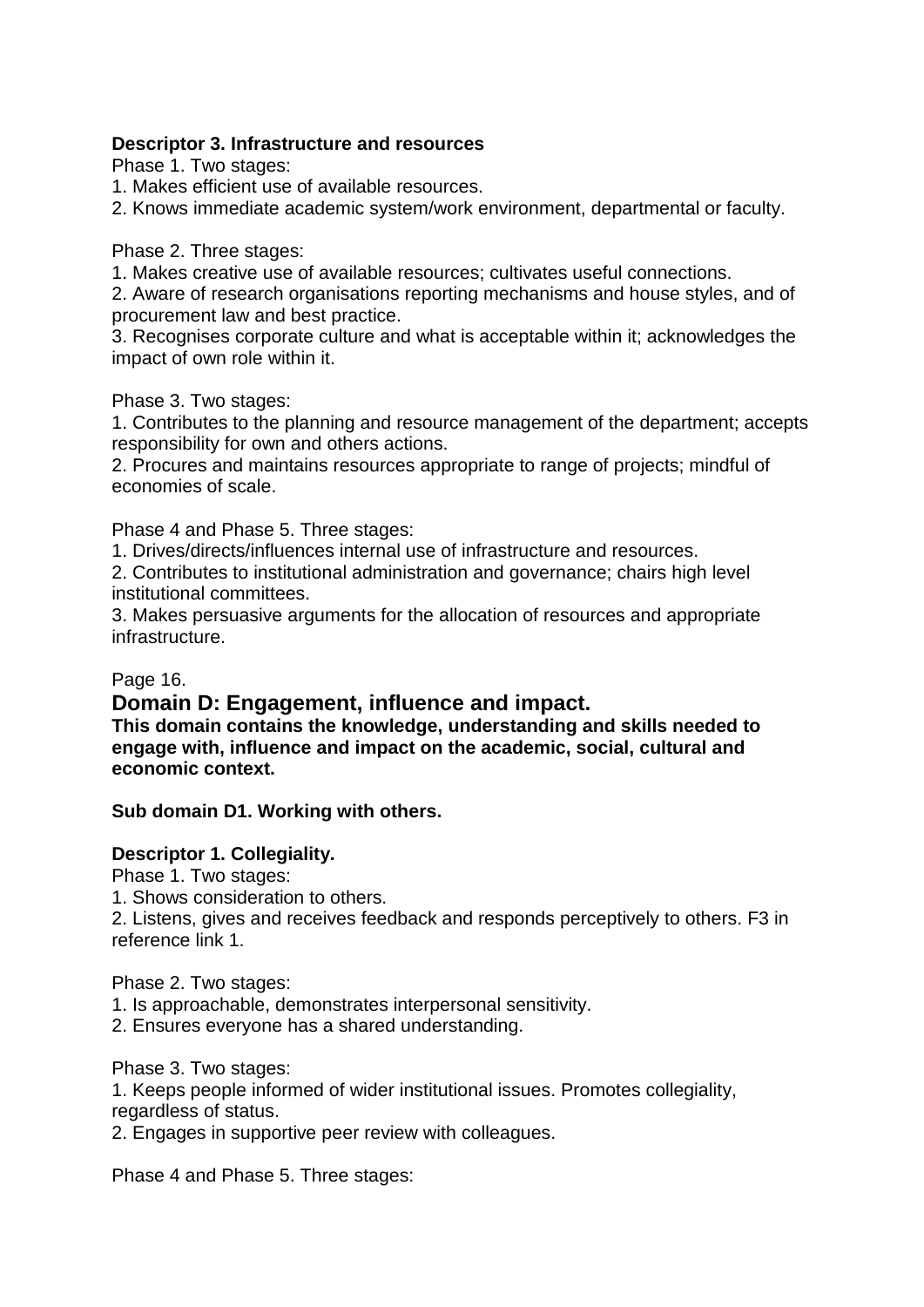- 1. Exemplar for collegial behaviour in department/institution.
- 2. Cascades knowledge.
- 3. Solicits and attends to feedback from colleagues at all levels.

### **Descriptor 2. Team working.**

Phase 1. Two stages:

1. Understands own behaviours and impact on others when working in and contributing to the success of formal and informal teams. F2 in reference link 1. 2. Appreciates contributions of other team members including non-academic members. Thanks people for their contribution.

Phase 2. Four stages:

1. Understands leadership in team environments; recognises the strengths of team members and works effectively to achieve mutual goals. Reference link 2.

- 2. Coaches less experienced researchers and students.
- 3. Gives credit to people for their contribution.
- 4. Builds support and coalitions to attain goals.

Phase 3. Six stages:

1. Leads, manages and delegates impartially.

2. Is sensitive to intentions, needs and positions of team members; acts accordingly to achieve success.

3. Manages expectations and resolves conflict.

4. Coaches team members; helps team members clarify their roles and responsibilities.

5. Acknowledges the results of the team.

6. Actively seeks collaborative partners.

Phase 4 and Phase 5. Two stages:

1. Recruits, trains and builds sustainable team; develops staff and facilitates relationships.

2. Collaborates with key figures/teams internationally.

Page 17.

### **Sub domain D1. Working with others. Continued.**

### **Descriptor 3. People management.**

Phase 1. One stage:

Negotiates activities and deadlines with supervisor/line manager.

Phase 2. Five stages:

1. Develops own management style.

2. Supervises/manages and develops less experienced researchers and students with sensitivity.

3. States clear expectations, clarifies goals and negotiates realistic deadlines so that people know what is expected of them.

4. Sets an example in relation to equality and diversity matters; challenges inappropriate behaviour.

5. Motivates and encourages others.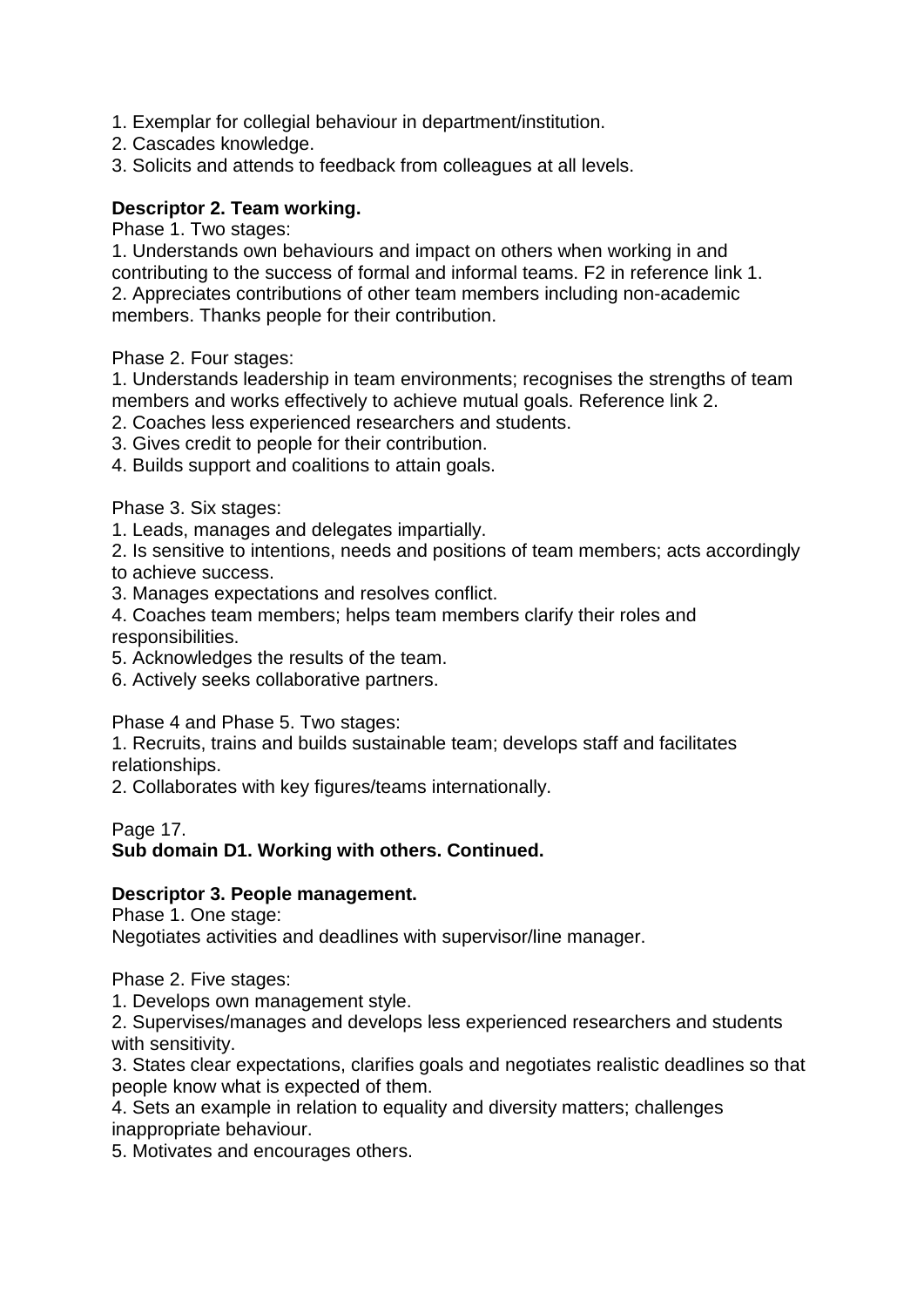Phase 3. Five stages:

- 1. Has established an independent personal management style.
- 2. Rewards good performance and deals effectively with underperformance.
- 3. Explains the rationale behind decisions and the importance of issues.

4. Ensures appropriate equality and diversity policies and procedures are

implemented.

5. Empowers others.

Phase 4 and Phase 5. Three stages:

- 1. Creates nurturing/supportive culture for others.
- 2. Ensures the implementation of equality and diversity policies.

3. Leads by example, inspires others, communicates vision.

# **Descriptor 4. Supervision.**

Phase 1. One stage:

Engages in peer support and evaluation, and undergraduate support and assessment.

Phase 2. Three stages:

- 1. Provides support and advice to peers and less experienced researchers.
- 2. Takes on co-supervision role.
- 3. Welcomes feedback on own supervisory skills.

Phase 3, Phase 4 and Phase 5. Four stages:

1. Encourages the development of autonomy in others.

2. Takes on lead supervisor role. Supports the development of supervision skills in others.

3. Keeps up to date with supervision policy and procedure.

4. Actively seeks feedback on own supervisory skills and techniques; provides feedback for less experienced colleagues.

# **Descriptor 5. Mentoring.**

Phase 1. Two stages:

1. Effectively supports the learning of others when involved in teaching, mentoring, demonstrating or other research activities. E5 in reference link 1.

2. Recognises the importance of mentorship and receiving mentoring.

Phase 2. Three stages:

1. Develops skills as a mentor and uses own mentorship effectively.

2. Encourages peers and less experienced researchers to present at conferences,

write and publish joint or individual papers.

3. Acts as a mentor to students.

Phase 3. Four stages:

- 1. Acts as mentor to less experienced colleagues.
- 2. Helps mentees and other people to see opportunities and take up new challenges.
- 3. Identifies potential in others; empowers people.
- 4. Sets challenges but builds and develops confidence; manages the over confident.

Phase 4 and Phase 5. Four stages: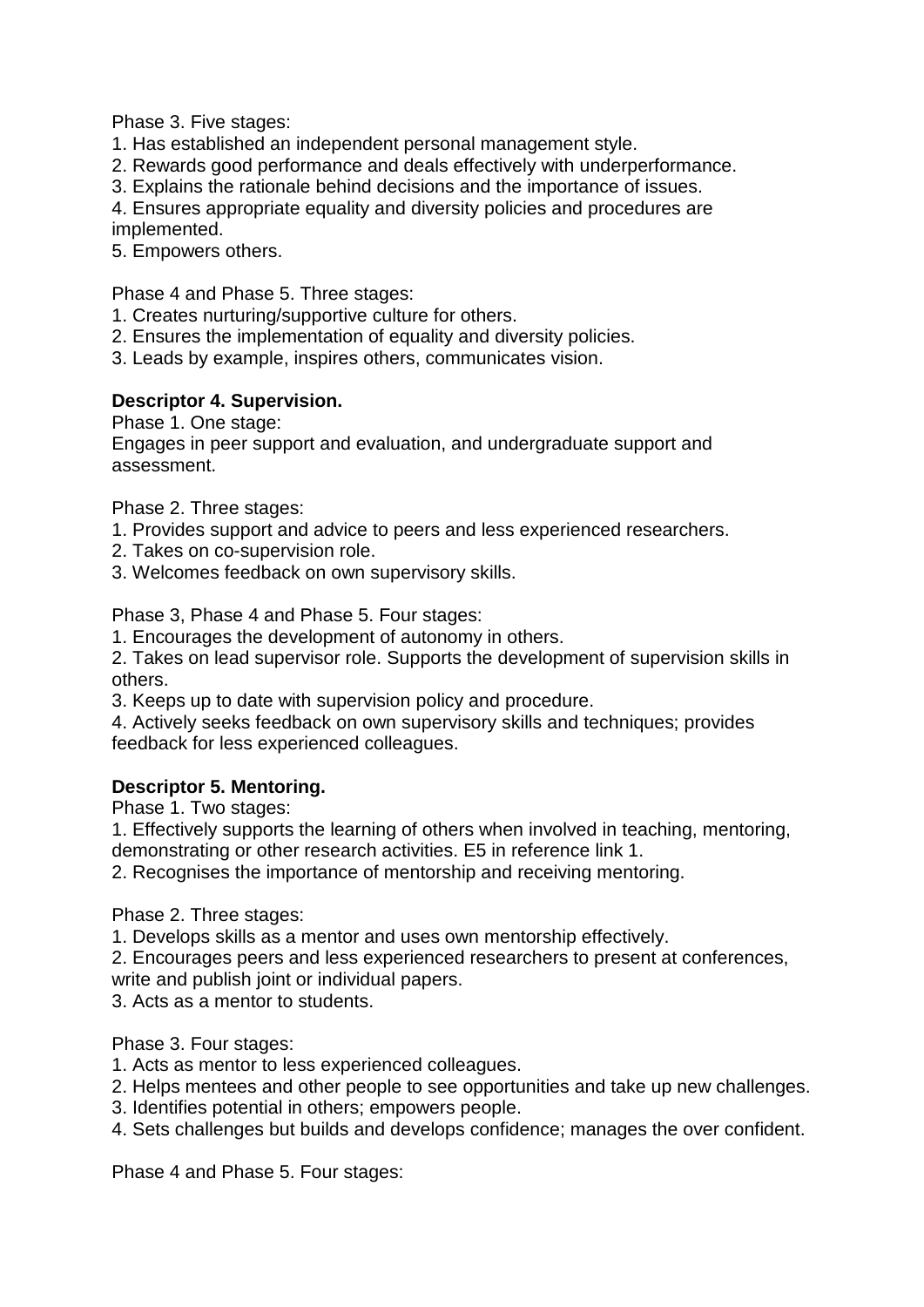1. Is a role model. Shares networks; creates opportunities for others.

2. Shapes the mentoring strategy of own institution.

3. Involves people in decision making and leadership roles, promoting their autonomy.

4. Nurtures talent; develops skilled researchers.

### Page 18.

# **Sub domain D1. Working with others. Continued.**

### **Descriptor 6. Influence and leadership.**

Phase 1. Four stages:

- 1. Engages in debate and invites challenge.
- 2. Develops awareness of need to gain support.
- 3. Recognises implications of own research for real life contexts.

4. Learns of the value to academia of engaging in dialogue with those who use the outputs of research to achieve influence and impact.

Phase 2. Four stages:

- 1. Influences and leads less experienced researchers and students.
- 2. Listens actively and communicates confidently. Presents a convincing case.
- 3. Engages with stakeholders and users of research to extend influence and impact
- of research within and beyond academia.
- 4. Develops awareness of different leadership styles.

Phase 3. Eight stages:

- 1. Takes responsibility for key areas of work within the institution.
- 2. Generates excitement about ideas.
- 3. Recognises and encourages the contributions of others and uses them to best effect.

4. Offers ideas that encourage people to think differently; states expectations clearly as a role model.

5. Develops own leadership style.

6. Protects less experienced researchers in an academic context.

7. Demonstrates initiative and competence in leading people, resources and services, formally or informally.

8. Influences and provides leadership in committees and in external relationships.

Phase 4. Four stages:

1. Highly influential in academic and non-academic spheres. Presents and defends strong or radical ideas.

2. Is recognised as making significant contributions to policy making bodies and academic committees.

3. Can use range of leadership styles; includes and enables others; convinces through argument; involves others in decisions.

4. Promotes the value of own staff and department/institution.

Phase 5. Two stages:

1. Has exceptional influence; internationally renowned.

2. Input sought by policy makers, funding bodies, etc.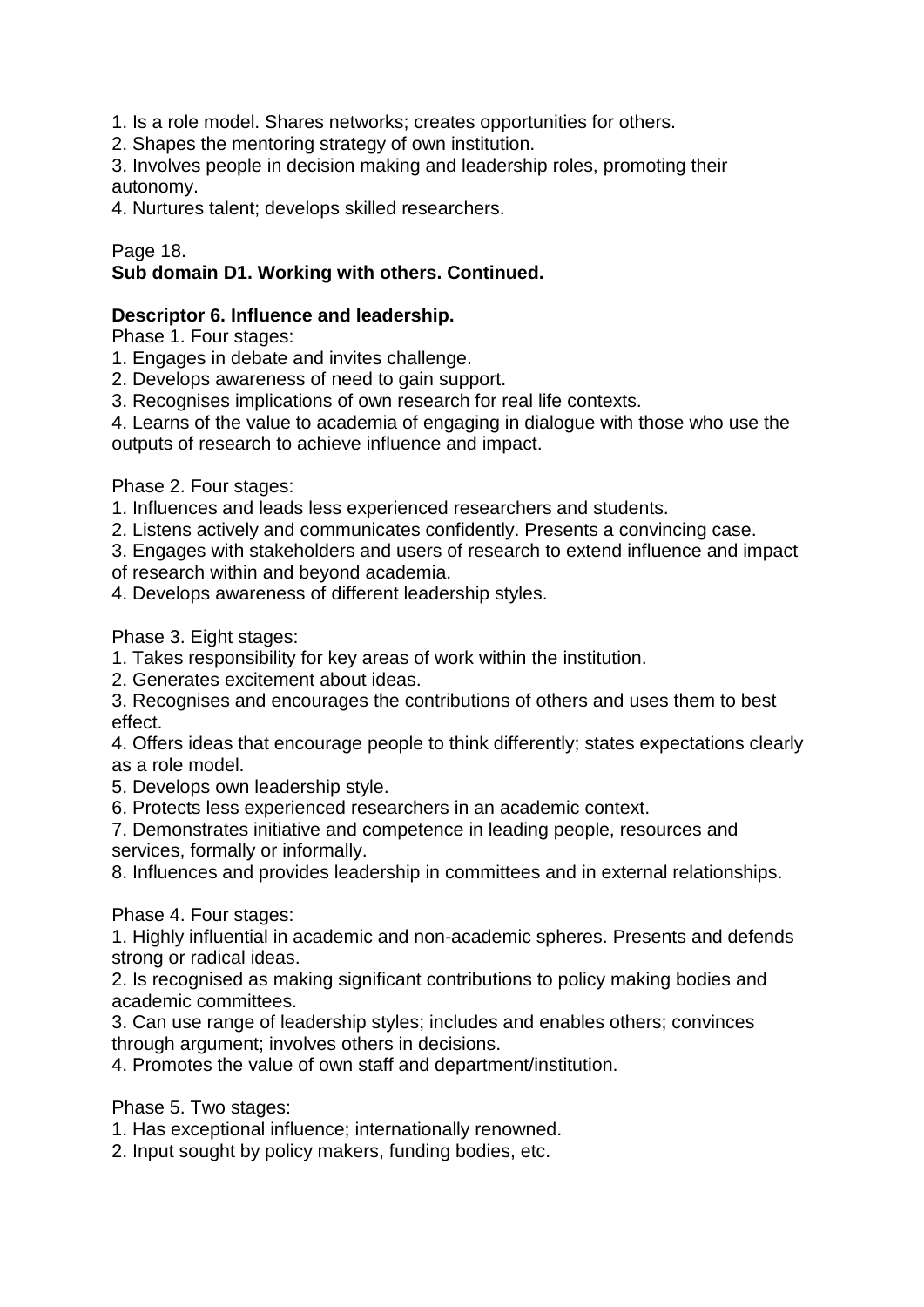# **Descriptor 7. Collaboration.**

Phase 1. Three stages:

1. Aware of the value of working collaboratively to benefit research and for maximising the potential for impact.

2. Co-produces research outputs with supervisors/research leaders.

3. Recognises common/conflicting interests within own and adjacent disciplines/research areas.

Phase 2. Two stages:

1. Builds collaborative relationships with a range of colleagues within own and adjacent disciplines/research areas and with stakeholders and users of research to co-produce research outputs.

2. Actively participates in and contributes to collaborations and external relationships.

Phase 3. Two stages:

1. Manages and negotiates collaborations and external relationships; contributes to development of discipline/research area.

2. Works in multi or cross disciplinary contexts; thinks comparatively.

Phase 4 and Phase 5. Two stages:

1. Builds collaborative relationships with a range of external organisations and bodies; negotiates at national and international level.

2. Actively builds capacity in collaborations and external relationships nationally and internationally; contributes to reputation and vibrancy of department/institution.

### **Descriptor 8. Equality and diversity.**

Phase 1. Two stages:

1. Is sensitive to and respectful of individual differences. Develops awareness of diversity and difference within working environment.

2. Understands equality and diversity requirements of institution.

Phase 2. One stage:

Appreciates and works with diversity and difference in education/research.

Phase 3. Two stages:

1. Acts as role model for personal conduct when dealing with diversity and difference; educates, advises and guides less experienced researchers.

2. Makes positive use of diversity and difference to enrich research projects and outputs.

Phase 4 and Phase 5. Two stages:

1. Sets example locally, nationally and internationally.

2. Helps shape departmental/institutional policy and implementation.

Page 19.

### **Sub domain D2. Communication and dissemination.**

**Descriptor 1. Communication methods.**

Phase 1. Three stages: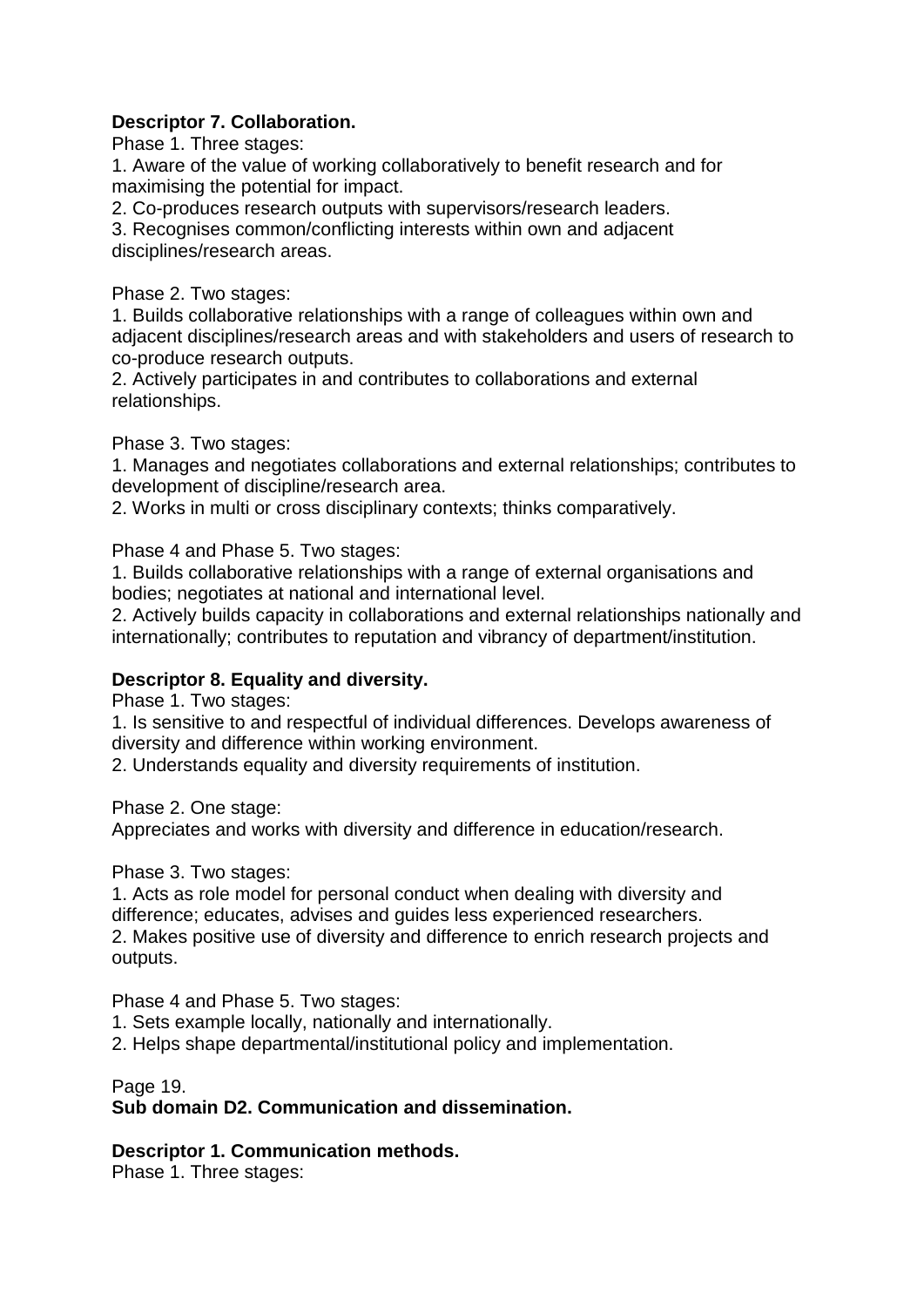1. Constructs coherent arguments and articulates ideas clearly to a range of audiences, formally and informally, through a variety of techniques. E2 in reference link 1.

2. Actively engages in knowledge exchange and debate with colleagues, sometimes between disciplines/research areas.

3. Appreciates the skills of rhetoric.

Phase 2. Five stages:

1. Presents work confidently.

2. Able to persuade others, asking timely and appropriate questions. Reference link 1.

3. Can communicate research effectively to a diverse and non specialist audience.

4. Recognises the value of ideas from outside academia and incorporates them where appropriate.

5. Actively engages in inter disciplinary knowledge exchange.

Phase 3. Three stages:

1. Eloquently makes the complex accessible.

2. Demonstrates incisive interrogative and interview techniques.

3. Actively engages in knowledge exchange with the public, business, industry, the professions and other users of research.

Phase 4 and Phase 5. Two stages:

1. Varies approach and presents research to professional peers/expert and non expert audience in an inspirational way.

2. Produces finely honed argument rapidly.

# **Descriptor 2. Communication media.**

Phase 1. Three stages:

1. Develops skills in a range of communication means, e.g. face to face interaction using interactive technologies, and/or textual and visual media, where useful/necessary.

2. Has a web presence as a researcher.

3. Uses audio visual aids effectively in presentations.

Phase 2. Four stages:

1. Is confident in face to face interactions. Uses interactive communication technologies for networking, information/data sharing and promoting research presence.

2. Engages with locally available media.

3. Makes the complex accessible using a wide range of audio visuals as appropriate.

4. Willingly learns additional skills.

Phase 3. Five stages:

- 1. Confidently uses e-resources.
- 2. Establishes and leads virtual research environments.
- 3. Collaborates and communicates research 'virtually'.

4. Uses national/international media and web media.

5. Continuously seeks self-improvement in terms of media usage. Educates, advises and guides others.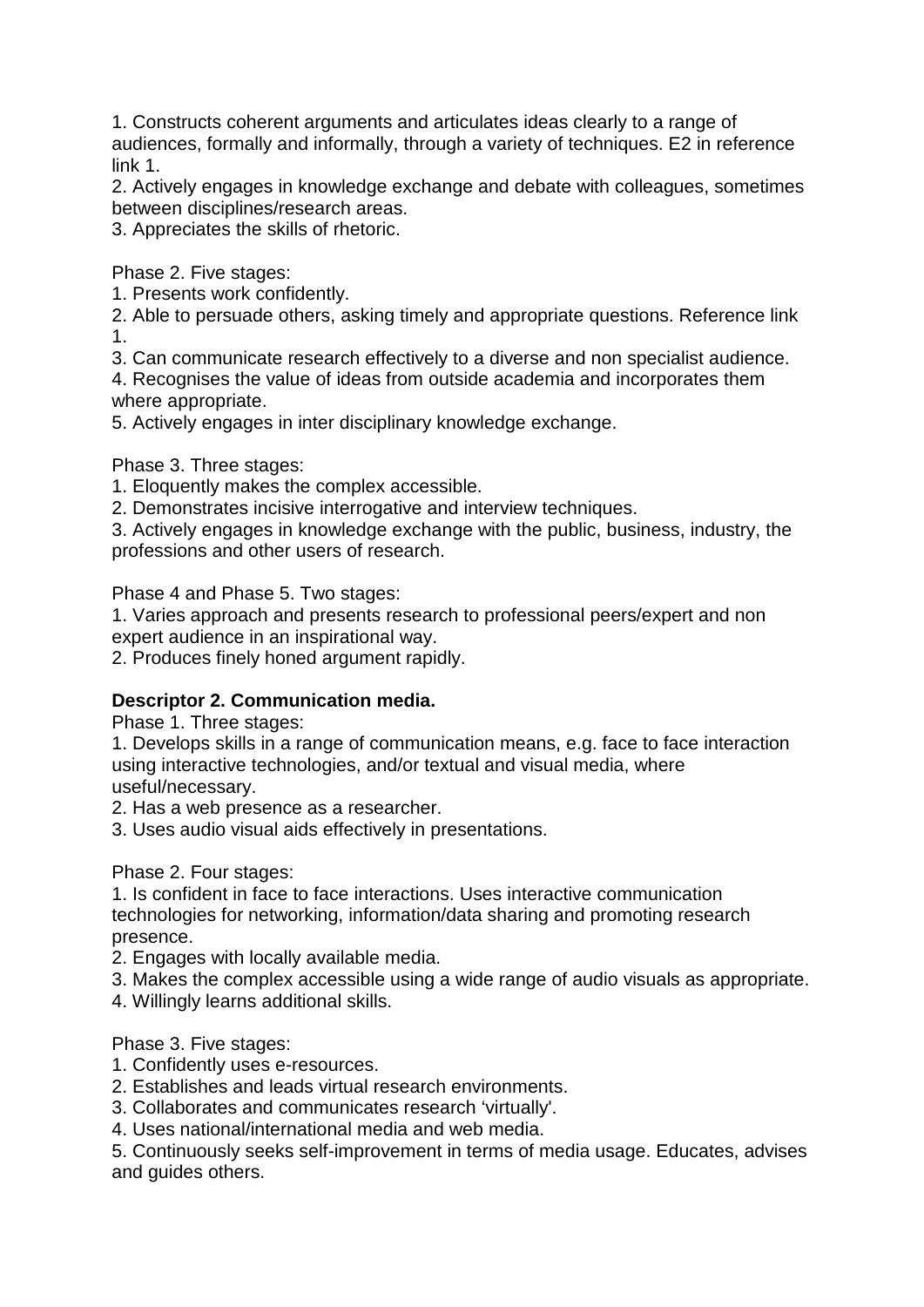Phase 4. Two stages:

1. Maintains advanced level of knowledge and skill in interactive communication technologies.

2. Is aware of and engages with international media.

Phase 5. One stage:

Is an institutional/disciplinary leader with global presence on key issues.

### **Descriptor 3. Publication.**

Phase 1. Three stages:

1. Understands the processes of publication and academic exploitation of research results. B7 in reference link 1.

2. Produces some publishable material in print, electronic or other format.

3. Is developing awareness of the range and diversity of outlets for publications.

Phase 2.Three stages:

1. Understands how research is evaluated and published in print, electronic or other format.

2. Produces publishable material of high standard; may co-author/collaborate with others.

3. Disseminates in a range of research, professional and public outlets.

Phase 3. Five stages:

1. Regularly publishes and is involved in editing/may be editor of national publication.

2. Aims for the most prestigious publication in academic and non-academic outlets.

3. Actively seeks collaborative and/or interdisciplinary partners; is lead author on coauthored outputs.

4. Supports and enables less experienced researchers to publish.

5. Willingly peer reviews publications.

Phase 4. Two stages:

1. Chooses to actively publish in a variety of outlets, sometimes solicited contributions; is involved in editing/is editor of international journal or other form of dissemination.

2. Targets appropriate journals/outlets to gain an extensive track record of high quality published research.

Phase 5. Two stages:

1. Internationally and publicly renowned for publications.

2. Serves on influential editorial boards.

Page 20. **Sub domain D3. Engagement and impact.**

### **Descriptor 1. Teaching.**

Phase 1. Three stages:

1. Contributes to teaching at undergraduate level.

2. Assists in the supervision of undergraduate projects.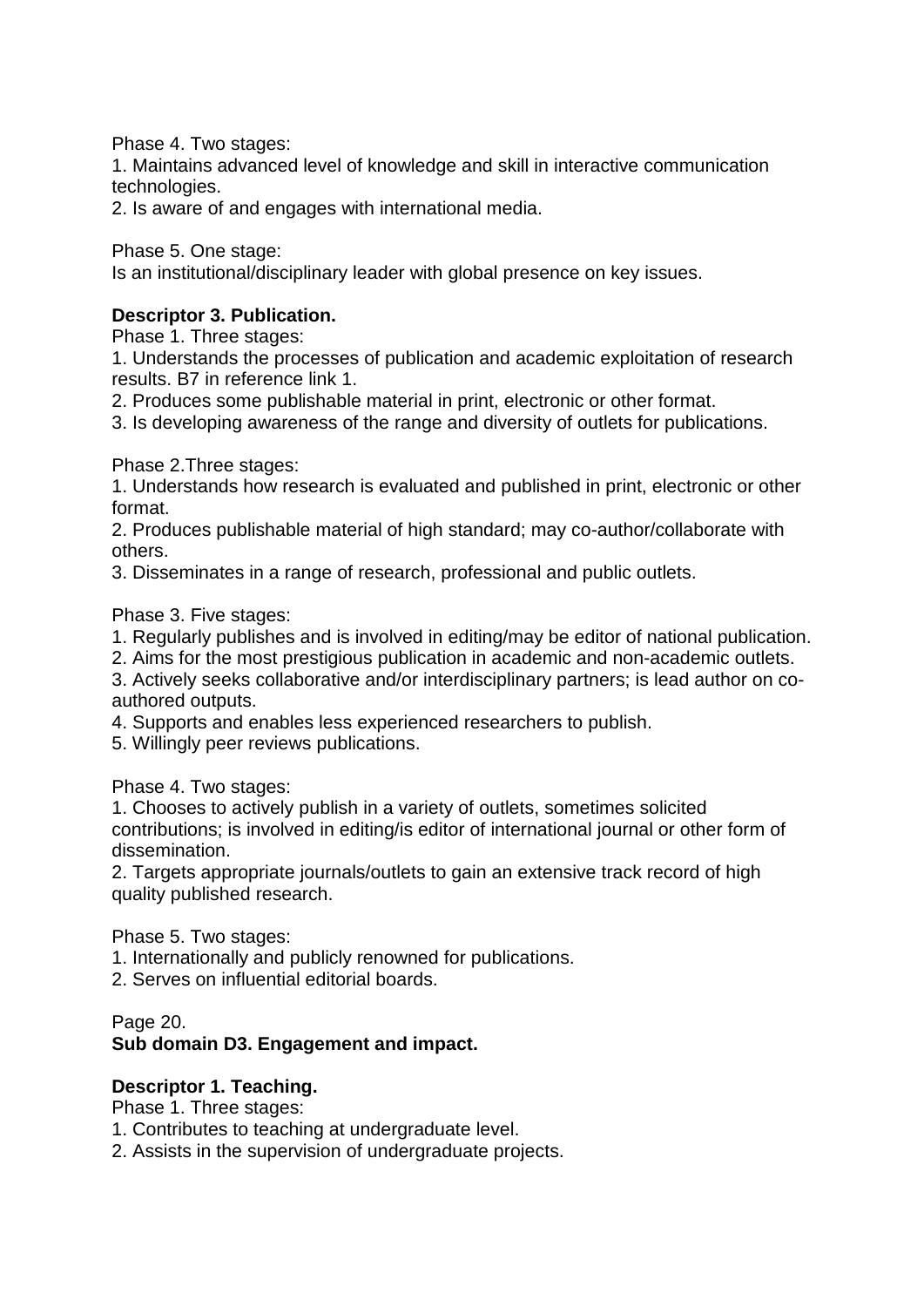3. Participates in research meetings (seminars, workshops, conferences, etc.). Has a developing awareness of the ways research influences/interacts with teaching.

Phase 2. Five stages:

1. Has a developing awareness of own teaching style and techniques. Is involved with the assessment of student knowledge and supervision of projects.

2. Assists in the development of student research skills.

3. Willing to co-supervise postgraduate research projects.

4. Recognises the significance of translating research into other educational outputs; seeks ways for own research to influence teaching.

5. Organises research meetings; seminars, workshops, conferences, etc.

Phase 3. Six stages:

1. Improves own approach and develops wider repertoire of teaching styles and techniques.

2. Contributes to and manages the teaching and learning programmes in the department and contributes to the development of the curriculum in own area.

3. Values the teaching, learning, research connection and interactions.

4. Educates, advises, guides and manages less experienced researchers.

5. Builds supervisory experiences; supervises postgraduate researchers; acts as external examiner at doctoral level.

6. Attracts new postgraduate researchers.

Phase 4 and Phase 5. Three stages:

1. Leads teaching programmes and their evaluation/quality assurance procedures.

2. Pursues opportunities to develop research informed teaching. Actively encourages

and promotes a culture that links research and teaching.

3. Mentors supervisors of postgraduate researchers.

# **Descriptor 2. Public engagement.**

Phase 1. Three stages:

1. Understands and appreciates the value of engaging with the public, willingly participates.

2. Open to influence of public interactions on own work.

3. Responds to local opportunities and existing activities; presents aspects of research at public events.

Phase 2. Four stages:

1. Contributes to promoting the public understanding of own research area. E4 in reference link 1.

2. Actively seeks ways to realise opportunities for public engagement.

3. Facilitates engagement with others, leads on local opportunities, is involved with national programmes; makes appropriate use of external support for these activities. 4. Recognises the mutual benefit of engagement to research, researchers and the public.

Phase 3. Four stages:

1. Facilitates opportunities for public dialogue, connects with users of research and beneficiaries; leads major public engagement projects and funding applications.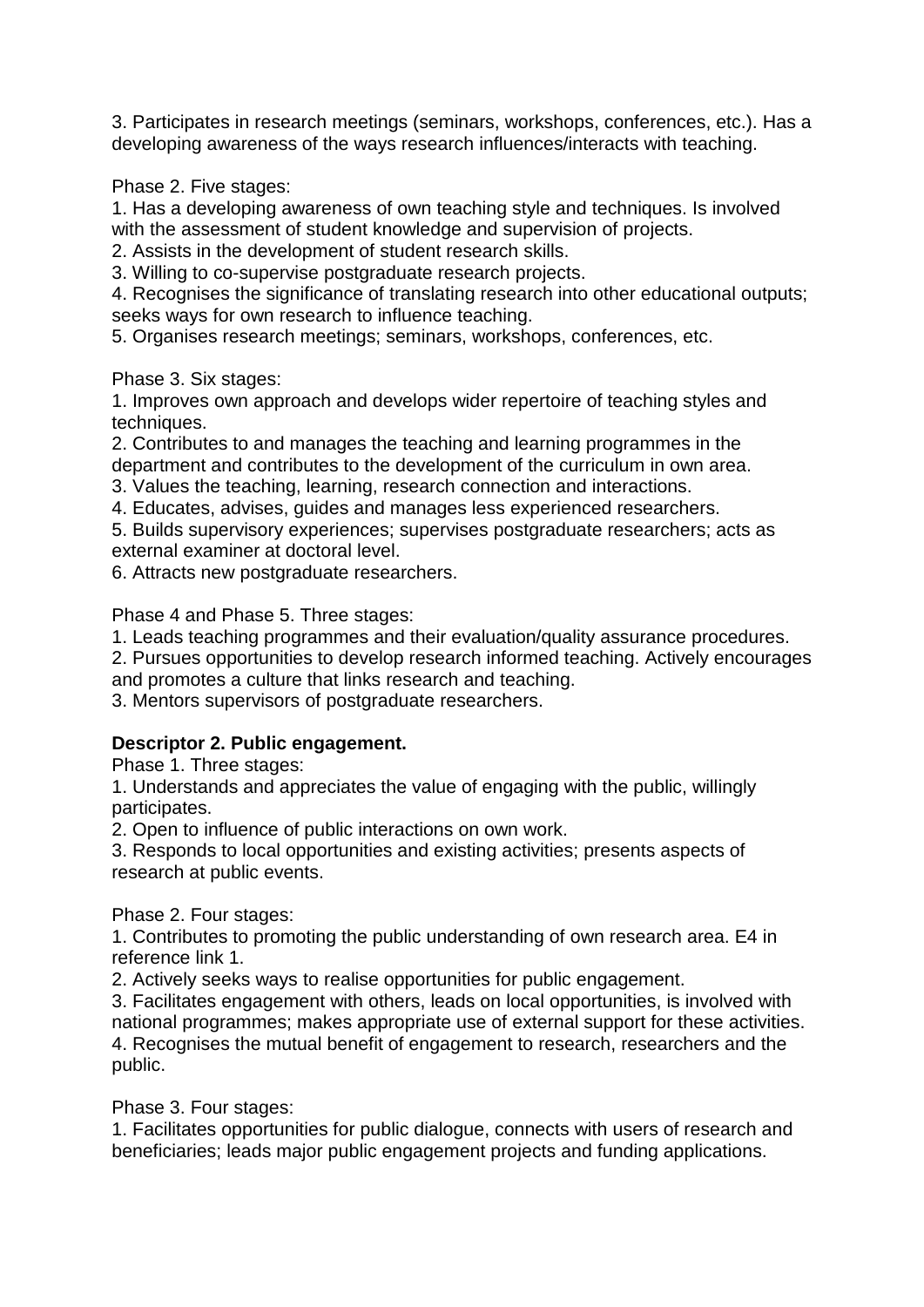2. Helps to shape the publics conception of research. Facilitates a dialogue between the public and researchers; educates, advises and guides less experienced researchers about the importance of public engagement.

3. Initiates activities; building track record of public engagement.

4. Creates a climate where engagement activity is valued.

Phase 4 and Phase 5. Two stages:

1. Establishes public engagement reputation, gives strategic support, promotes projects and supports funding applications.

2. Is known advocate for public engagement in discipline/research area; occupies specific public engagement post or posts or personal chair.

Page 21.

# **Sub domain D3. Engagement and impact. Continued.**

### **Descriptor 3. Enterprise.**

Phase 1. Four stages:

1. Creates ideas and identifies opportunities internally and externally.

2. Develops ideas in an innovative manner within own institution or externally.

3. Understands the process of commercial exploitation of research results. B7 in reference link 1.

4. Learns of the value to academia of establishing relationships in business/commercial context.

Phase 2. Three stages:

1. Demonstrates high motivation and commitment to take forward enterprising ideas. Appreciates the significance of the research-enterprise relationship.

2. Understands different environments, appreciates and, where appropriate, contributes to knowledge exchange within society. Reference link 2.

3. Becomes more aware of commercialisation, entrepreneurship/intrapreneurship and social enterprise.

Phase 3. Five stages:

1. Leads others in a range of environments to solve problems in a creative and innovative manner.

2. Builds strong networks to acquire resources and influence change through knowledge exchange.

3. Turns ideas into real ventures which enrich research and transfer knowledge and expertise to wider audiences internally and externally.

4. Recognises potential for new products and novel applications of research for commercial and/or social benefit. Highly skilled at developing relationships in business/commercial context; commercially and socially aware.

5. Educates, advises and guides less experienced researchers.

Phase 4 and Phase 5. Five stages:

1. Stimulates, creates and builds extensive relationships in business/commercial context.

2. Establishes recognised reputation for enterprise and knowledge exchange.

3. Provides strategic leadership and support to others relating to enterprise.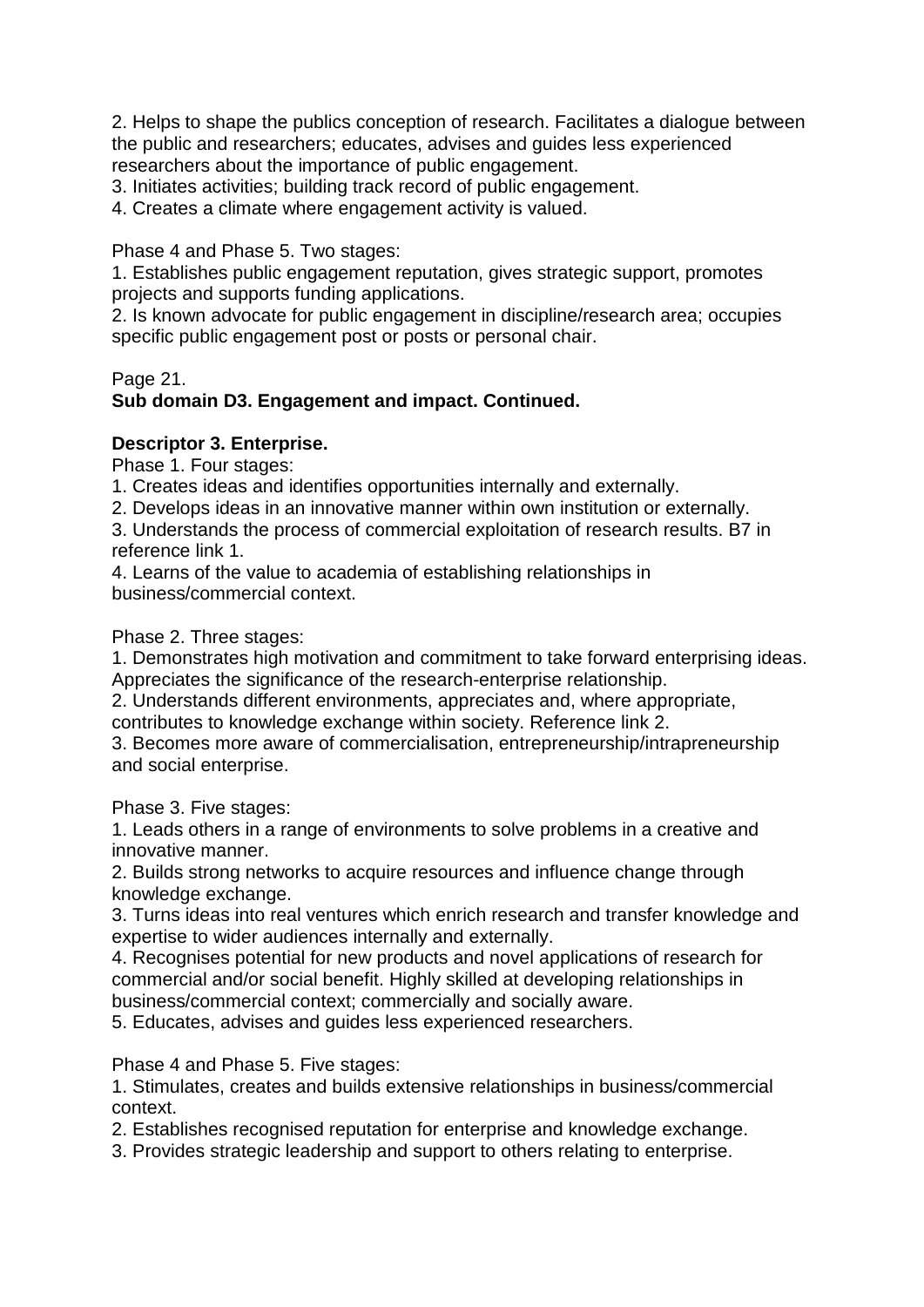4. Is highly skilled in getting new technologies and/or new ideas adopted by nonresearch specialists/industry.

5. Acts as advocate tor enterprise.

# **Descriptor 4. Policy.**

Phase 1. Two stages:

1. Understands the relevant policy making processes and presents findings in a policy friendly format.

2. Analyses policies and understands the wider contexts in which they are situated.

Phase 2. Three stages:

1. Recognises, understands and appreciates the importance of policy making to research and the importance of research to policy making.

2. Engages in dialogue with the public, policy makers, government and other key organisations.

3. Evaluates the impact of policy and its fitness for purpose.

Phase 3. Two stages:

1. Produces research which can inform the development or enhancement of policy.

2. Educates, advises and guides less experienced researchers.

Phase 4. Two stages:

1. Understands/builds the relationship between academia and the policy making process and makes the appropriate links to influence policy making.

2. Advises and informs all staff on impact of policy on research.

Phase 5. Two stages:

1. Has the ability to get research knowledge into the policy making process through a variety of mechanisms.

2. Is able to influence policy by working directly with key policy makers.

Page 22.

# **Sub domain D3. Engagement and impact. Continued.**

# **Descriptor 5. Society and culture.**

Phase 1. Two stages:

1. Develops awareness of the impact of research on wider society and of the impact of society, the environment and culture on research.

2. Understands concept of corporate social responsibility.

Phase 2. Four stages:

1. Recognises, understands and appreciates the potential impact of research on society, the environment and culture.

2. Engages in dialogue with the community and/or relevant stakeholders.

3. Has deeper understanding of corporate social responsibility and acknowledges the impact of own role within it.

4. Politically aware.

Phase 3. Three stages: